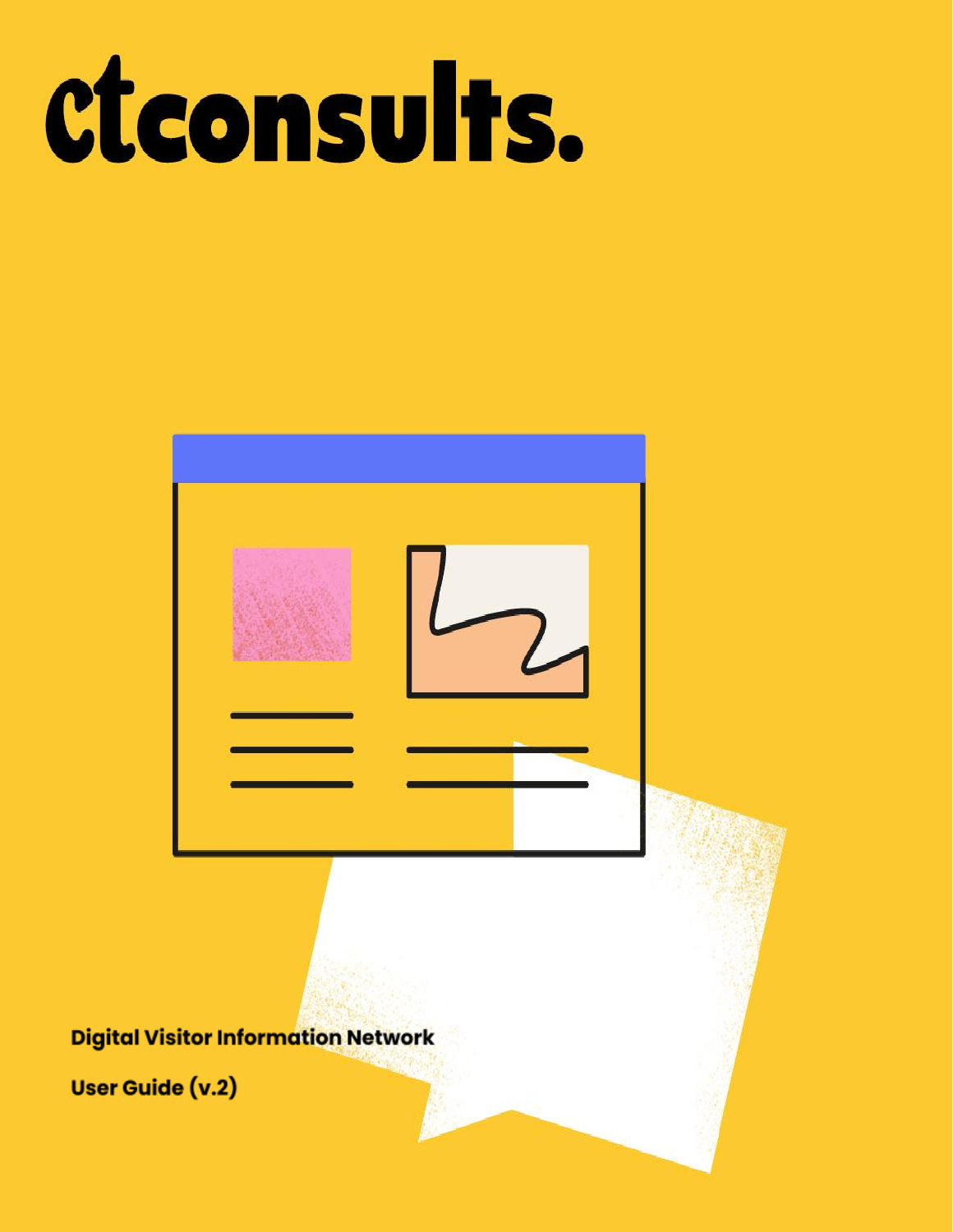# "Digital Visitor Information Network" Platform User Guide

Welcome to the Digital Visitor Information Network (DVIN), powered by Culture Hosts, the listings platform that enables the discovery of events, places and experiences in your destination. This user guide will take you through the process of signing up or logging in, give you an overview of how the homepage works and take you through the steps for adding a new organisation, venue, event or opportunity. The final section explains how to review and edit existing listings.

Two pointers to remember: where you see an asterix \* on the website, this indicates that you must fill in this field to proceed. And if you have any questions or concerns, the email to contact is *wmgcdigital@theaudienceagency.org*

#### Contents:

- Signing up  $-$  page 3
- $\bullet$  Logging in page 5
- $\bullet$  The Homepage page 6
- $\bullet$  Adding a new organisation page 8
- Adding a new venue page II
- Adding a new event page 17
- Adding a new opportunity page 23
- Reviewing and editing existing listings page 26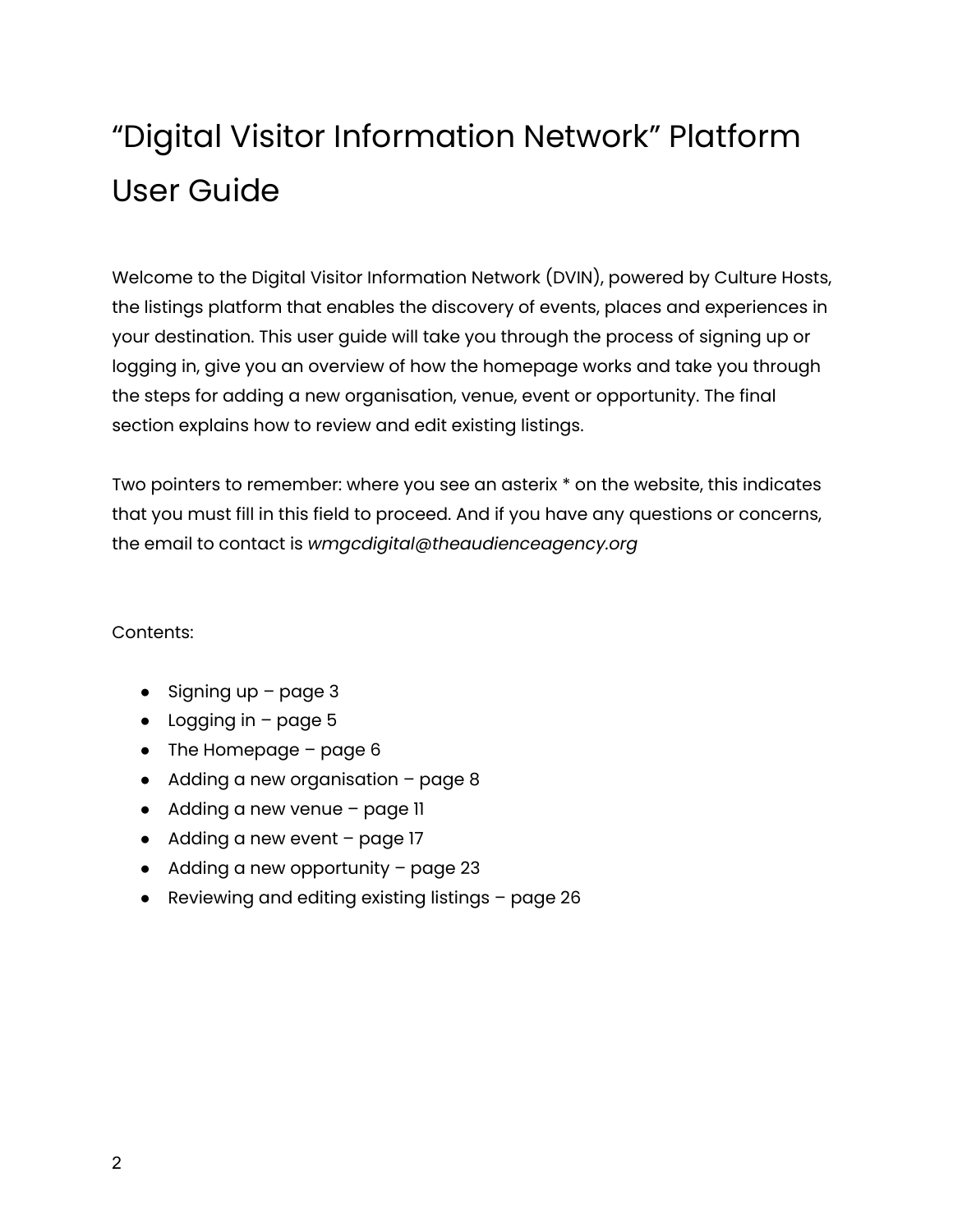# **Signing up**

Head to the partner portal page on your relevant Destination website EG. <https://visitbirmingham.com/partner-portal>

You will have the option to sign in or to "create a new account".

|                      | Or create a new account |
|----------------------|-------------------------|
| <b>Email address</b> |                         |
| Password             |                         |
| Remember             | Forgot your password?   |
|                      | Sign in                 |

Click "create a new account". On the following page, you will need to complete the relevant fields before hitting the REGISTER button at the end. Some pointers –

- Name: This is your own name, in full. For example, 'Jane Smith'
- Password: This should be at least 6 characters in length. You'll need to re-enter this in the 'Confirm Password' field below
- Select Organisation: Begin typing the name of your organisation into this field. A dropdown list will appear – scroll down and select yours. If your organisation doesn't appear, there will be a prompt to add it later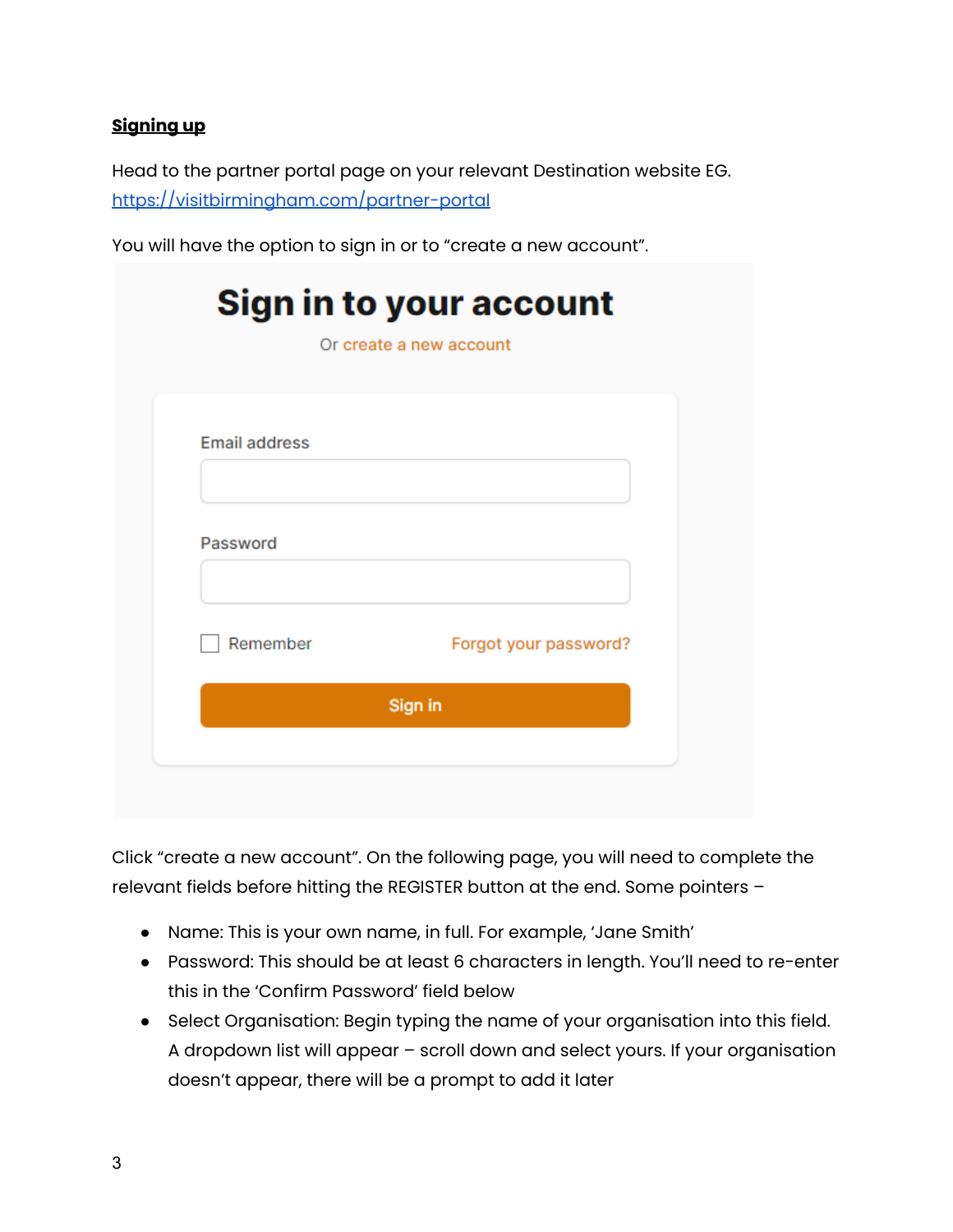- Job Title: This is your job title in your current role
- Email Notifications: Selecting yes will allow us to contact you with key updates and information about the platform

Once you have selected the box agreeing to our terms and conditions you should be able to click *Register*.

Check your email inbox for an email from CultureHosts, to confirm your registration. Once approved, you will be able to access the DVIN homepage.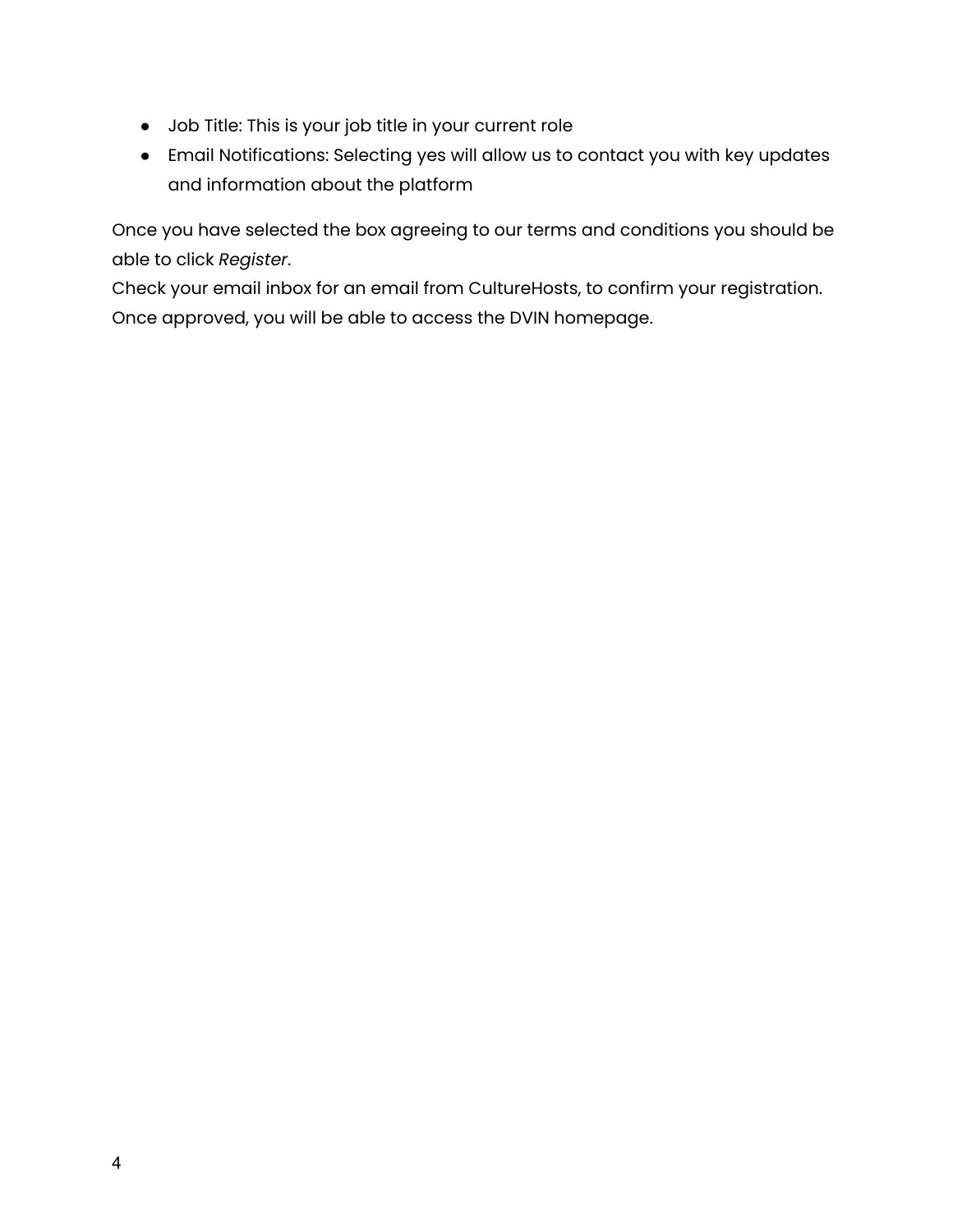# **Logging in**

Head to the partner portal page on your relevant Destination website EG. <https://visitbirmingham.com/partner-portal>

|                      | Or create a new account |
|----------------------|-------------------------|
| <b>Email address</b> |                         |
| Password             |                         |
| Remember             | Forgot your password?   |
|                      | Sign in                 |

Fill in your email address and the password you set for the Digital Visitor Information Network, then click Sign In.

You can select 'Remember Me' if you would like the device you're working on to store and supply your credentials the next time you go to log in. You should only do this if you are the only person who has access to the device you're working on.

If you forget your password, select 'Forgot your password?'. On the next page, supply your email address, and you will receive a link to create a new password via email. If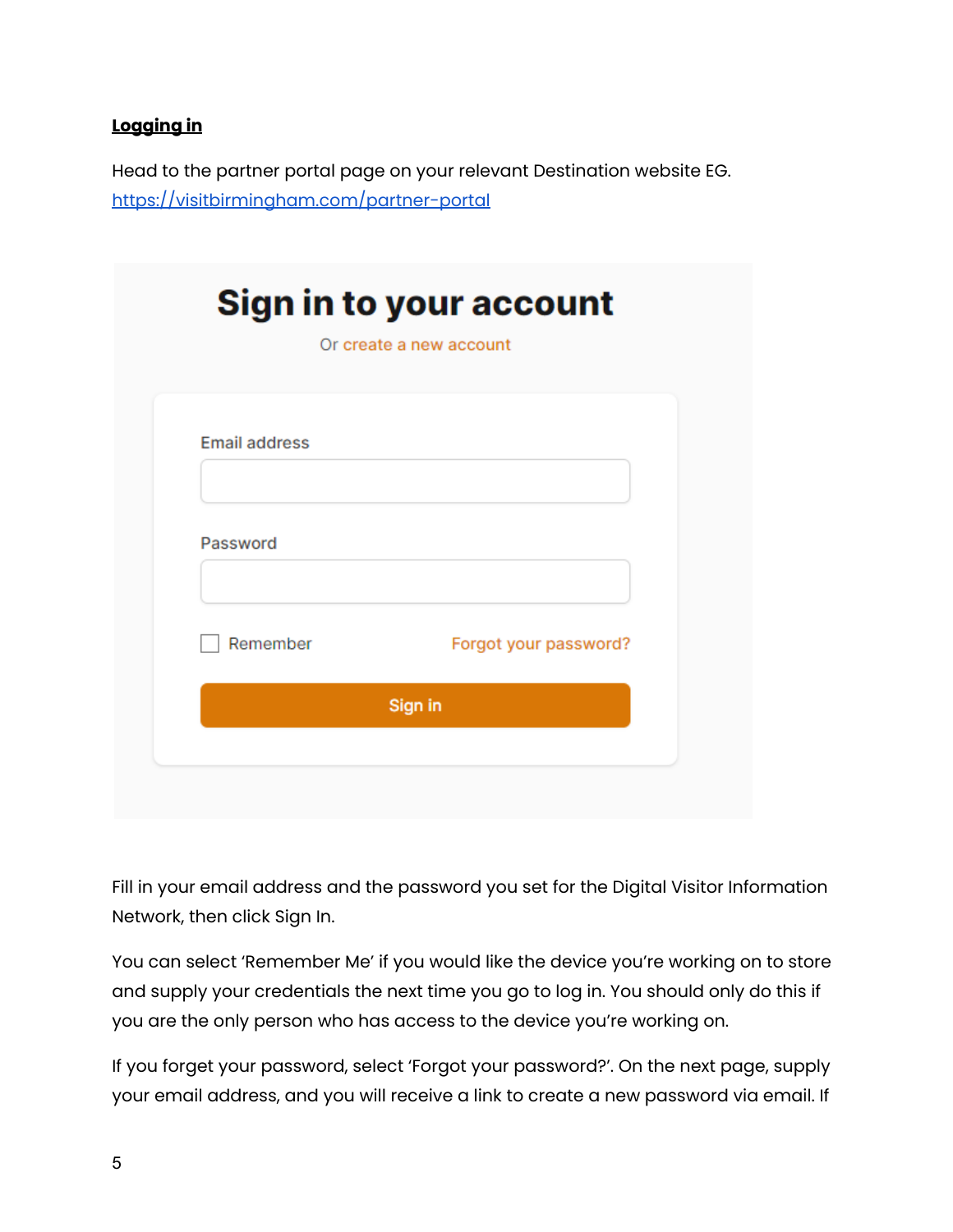you no longer have access to the email associated with your DVIN account, please contact *wmgcdigital@theaudienceagency.org*

#### **The Homepage**

The homepage is your main access dashboard. At the very top, on the right hand side, are three headings with arrows next to them to indicate a drop down menu. These are:

- Add Listing: Open the dropdown menu to see links for adding an event, venue, opportunity or organisation
- My Listings: Open the dropdown menu to see links for event, venue, opportunity or organisation listings
- An icon of a person: Open the dropdown menu to see links to your profile, where you can edit your account details, and an option to Log out.



In the lead banner you'll see a summary of the number of events, organisations, venues and opportunities uploaded by you/your organisation. If you click on any of these, you will be taken through to the relevant listings page.

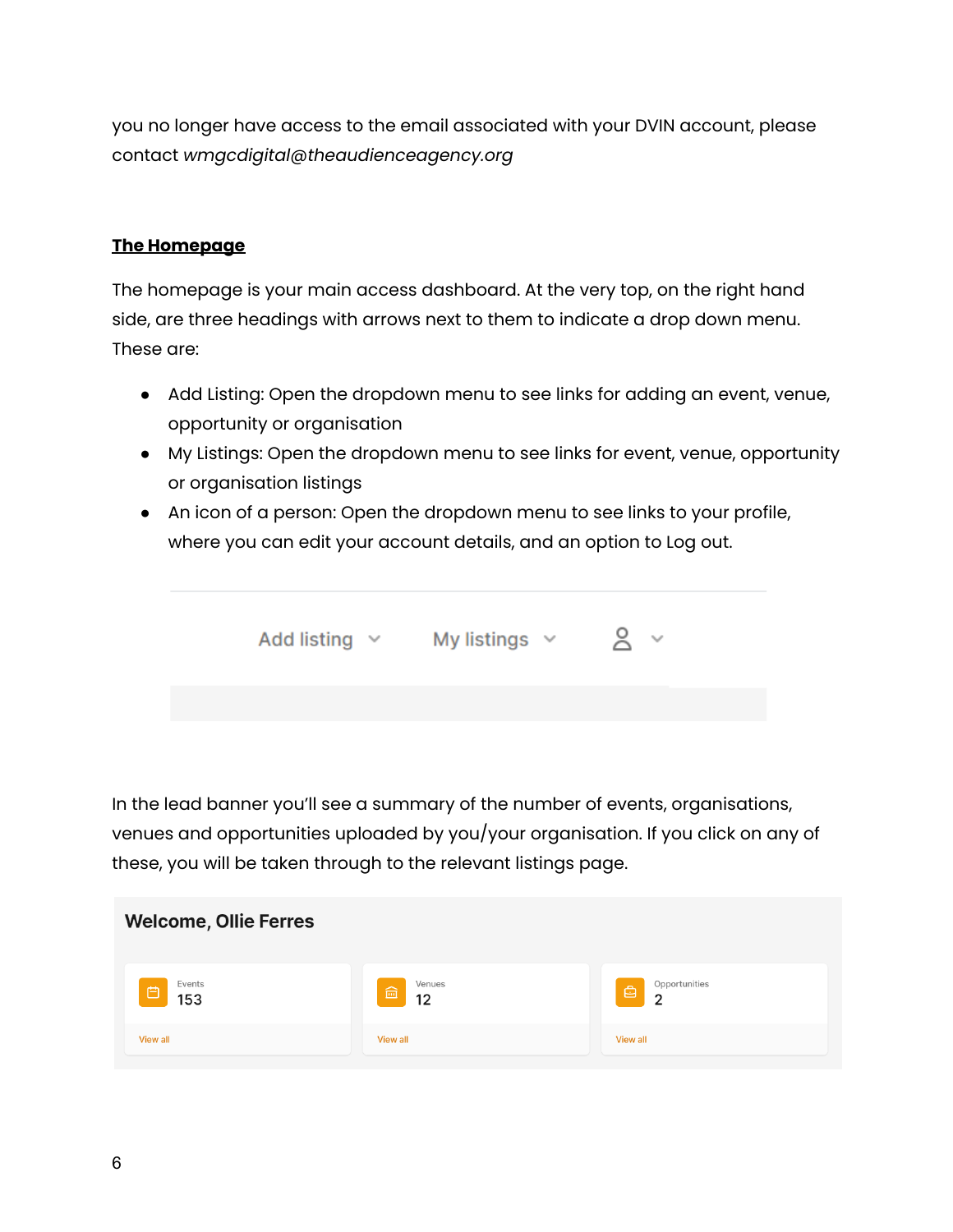#### **Events**

The banner below this shows a few events uploaded by you/your organisation. You can click on any of these to be taken through to the listing. Select 'View all' at the top right of this banner to be taken through to the events search page.



#### **Venues**

 $V_{\text{ODUOS}}$ 

The banner below this shows a few venues uploaded by you/your organisation. You can click on any of these to be taken through to the listing. Select 'View all' at the top right of this banner to be taken through to the venues search page.

| <b>VEHUES</b>                                                                   | View all                                                           |
|---------------------------------------------------------------------------------|--------------------------------------------------------------------|
| <b>Wolverhampton Grand Theatre</b><br>Lichfield Street, Wolverhampton           | <b>Ikon Gallery</b><br>1 Oozells Square, Brindleyplace, Birmingham |
| <b>Core Theatre Solihull</b><br>$\sim$<br>Theatre Square,, Touchwood Homer Road | <b>Compton Verney</b><br>Compton Verney, Warwickshire              |

#### **Opportunities**

The banner below this shows a few opportunities uploaded by you/your organisation. You can click on any of these to be taken through to the listing. Select 'View all' at the top right of this banner to be taken through to the opportunities search page.

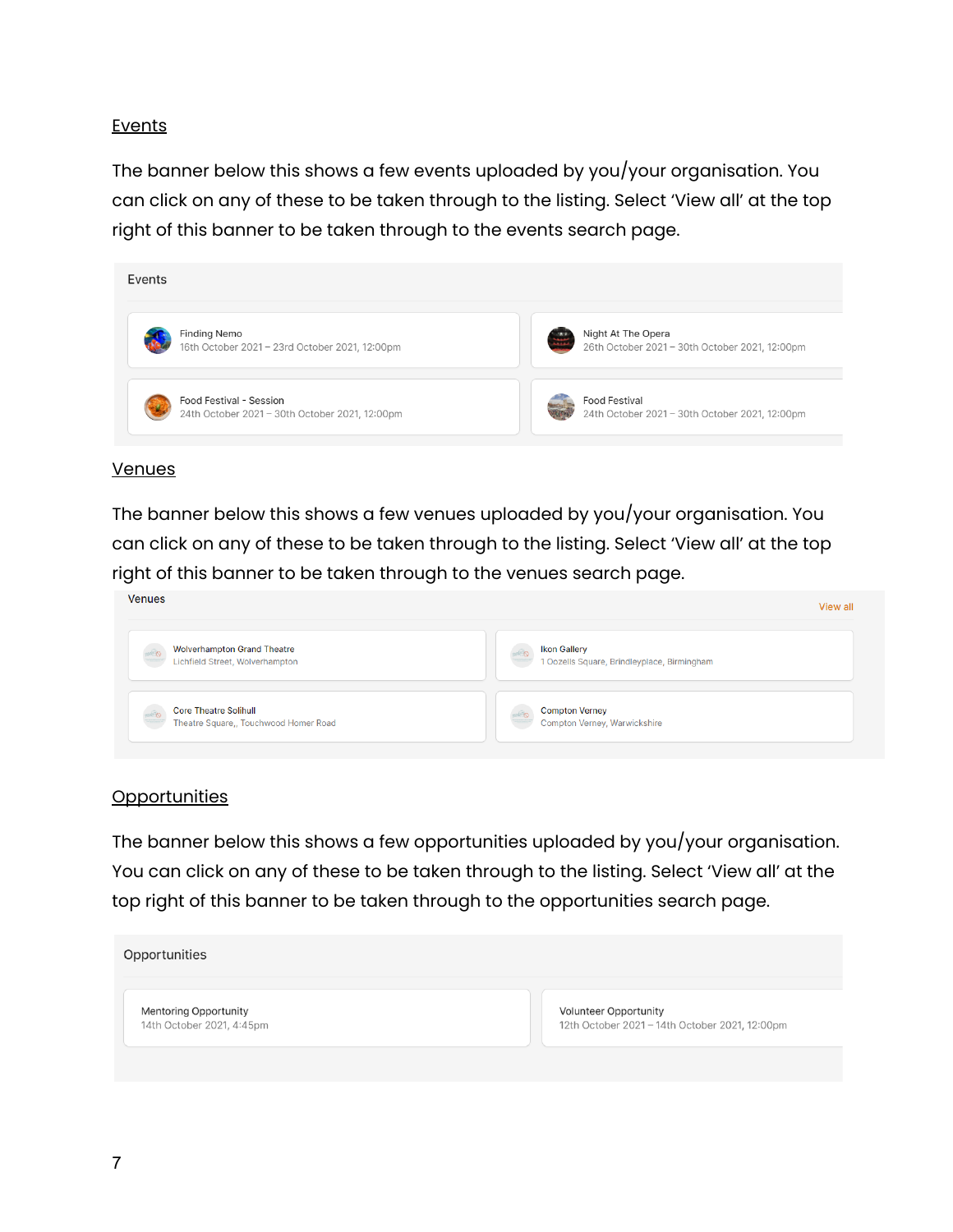#### **Adding a new organisation**

**Creating your organisation in Culture Hosts is very important, especially for organisations who will not have a public venue listed on Culture Hosts. Add as much detail as you can so that websites who publish information from Culture Hosts can use your organisation information to help inform the public.**

When you register your account, you will need to select the organisation you belong to. If this organisation is not already an option, you will need to select the option to create your organisation later. Once you click register, you will be taken to the form to create your organisation.

# **Add an Organisation**

| <b>Basic information</b><br>Set up and illustrate your listing.                                                                                                         | Actions<br>Publish<br>Save as draft<br>Discard |
|-------------------------------------------------------------------------------------------------------------------------------------------------------------------------|------------------------------------------------|
| Organistion name                                                                                                                                                        | Jump to                                        |
| 0/250<br>Description                                                                                                                                                    | Basic information<br>Who                       |
| Describe your opportunity. Try to avoid "arts speak" and don't include web links (add one below instead).<br>Images<br>Choose file No file chosen                       | Where<br>How                                   |
| Add an image. Try to use one that are is at least 800 pixels wide<br>Organisation type *<br>Select an item<br>$\overline{\phantom{a}}$<br>Chassa the see that hast fits |                                                |

#### Basic Information

Some pointers –

● Organisation name: Supply the name of your organisation. If you are a part of an organisation which runs several venues, then please use the parent organisation details.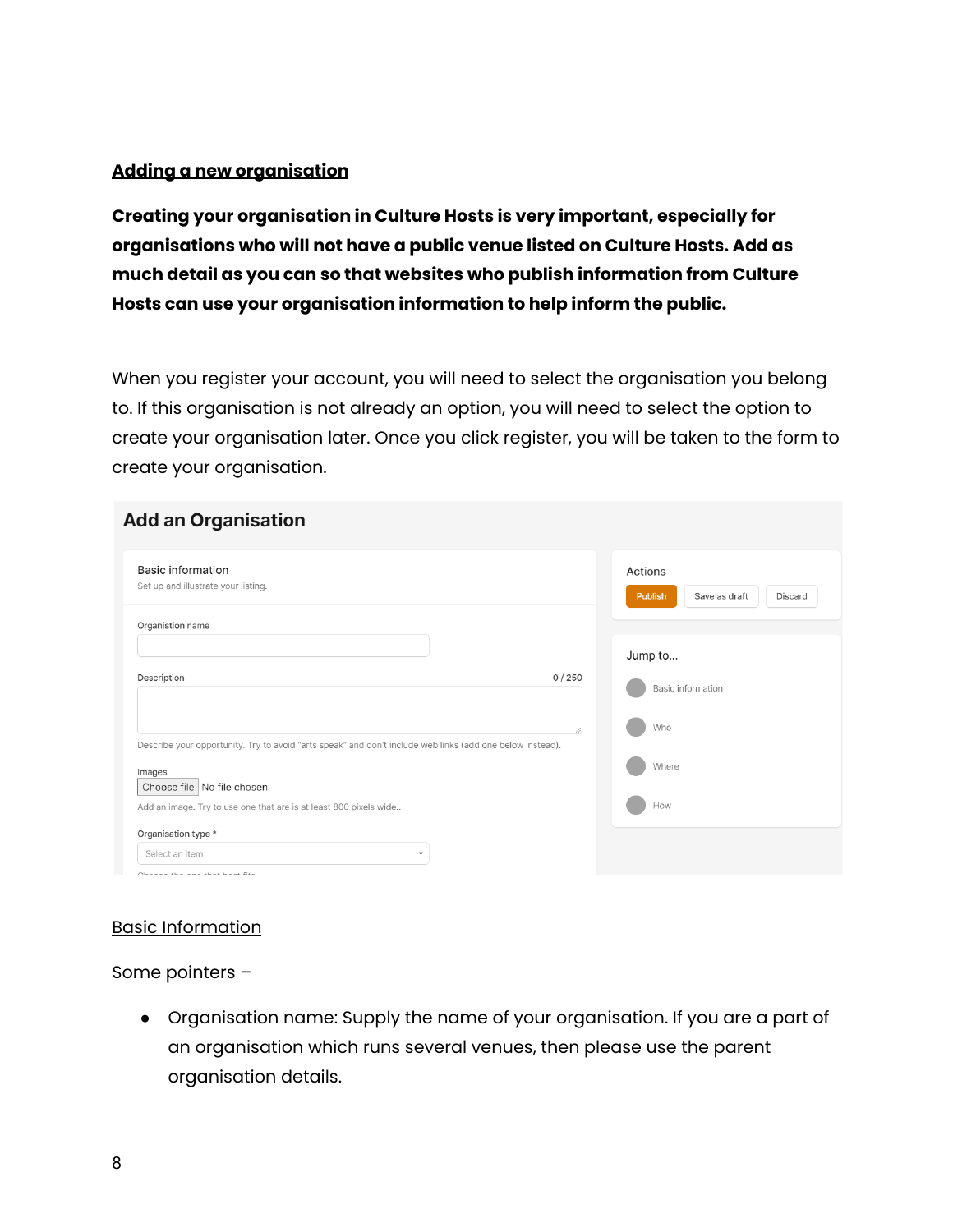- Description: Supply a short description of the organisation, including all of the key information someone might need to know. Remember to keep it simple and to the point. The tone here should be factual and informative. Don't include links – you can add these below.
- Images: Select 'Add Image' and upload up to seven high-quality images of the organisation from your files. Ideally these should be in JPEG, GIF or PNG format, and at least 800 pixels wide. Always use colour images, they should always be photography and never contain any logos or text. You will be prompted to supply a description for people who can't see the image, and to supply a credit if applicable – always credit the photographer or the rights holder of the image. Select the box to indicate you have permission to use the image to confirm that you are allowed to use this image. Finally, click save. Once uploaded, the image name will appear above; this will be the same as the file name. Where possible, the file name should make it clear what the image is of, and include any relevant credits. You can remove an image by clicking the cross next to its name
- Organisation type: Click on the drop down menu and select the category that best describes the organisation from the list.

#### Who ...runs this organisation?

You'll need to fill in the fields with the company's information. If a field doesn't apply, or you don't have the information to hand, leave it blank.

#### Where ...is it based?

Supply the official address of the company.

# How ...do you contact the organisation?

Some pointers –

- Email address: Where possible, this should be the general enquiries email address for the company
- Telephone number: Again, this should be for general enquiries
- Website: This should be the homepage of the company's website. Please copy and paste the URL including https://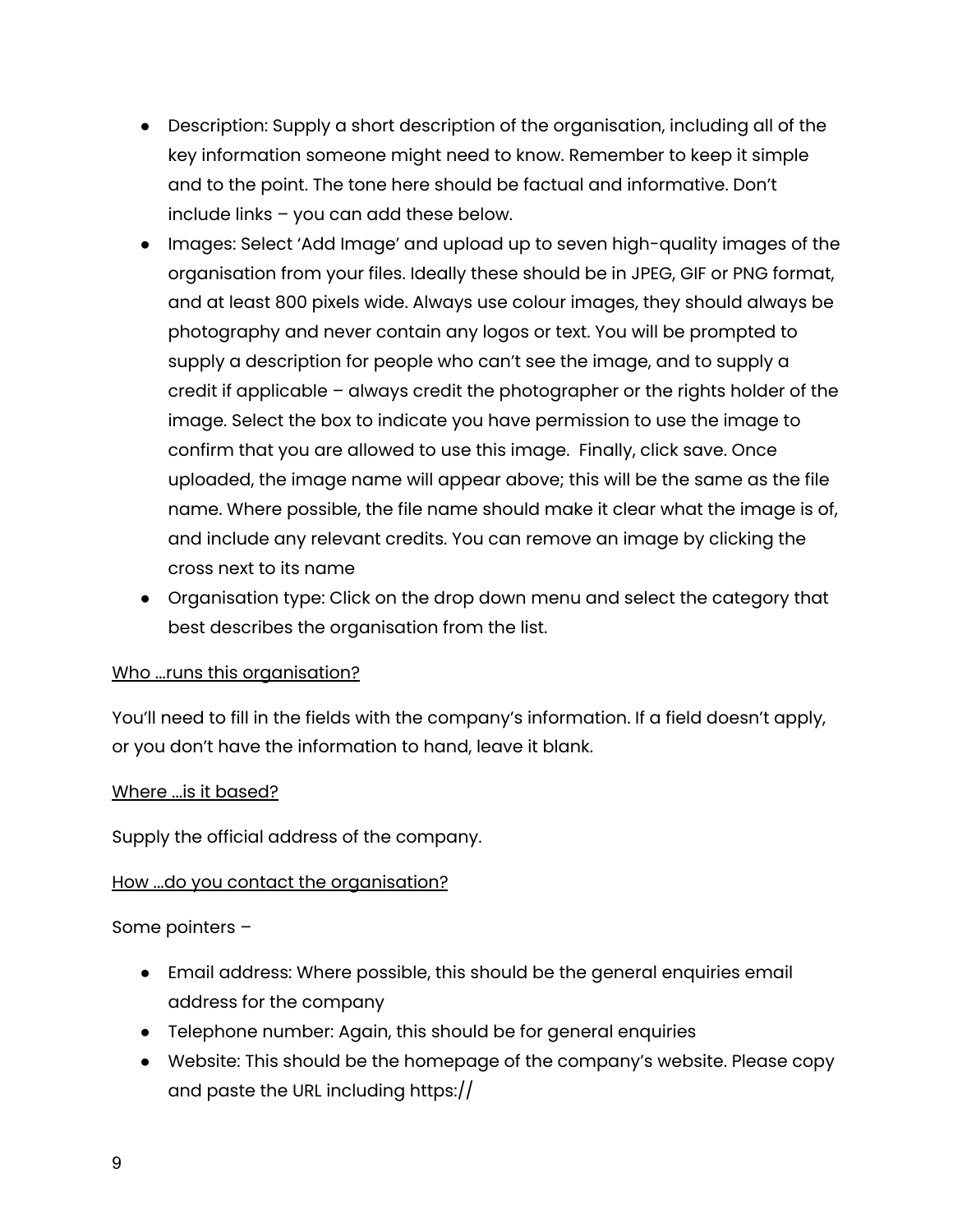● Twitter / Instagram / Facebook: When adding social media accounts, paste in the full URL to the individual pages, not just account names or handles. So ['https://www.facebook.com/creativetourist](https://www.facebook.com/creativetourist)' and not '@creativetourist'

Once all of the fields are complete, you can select from the three buttons at the bottom of the page:

- Publish: This will publish the organisation listing, making it public to other DVIN API users. The next page will be the published listing. You can now find the organisation by using the DVIN filter tool
- Save as draft: This will save the listing and any information you've supplied up to that point. The listing won't yet be public. You can continue to edit, but will need to click 'Save as draft' again after entering any new information. If you quit the 'Add an Organisation' page, you can find your drafts by clicking on 'My listings' at the top right hand side of the page, and then selecting 'Organisation listings' from the dropdown menu. On the next page, any listings not yet published will be labelled as a draft
- Discard: Only select this button if you want to permanently delete the listing draft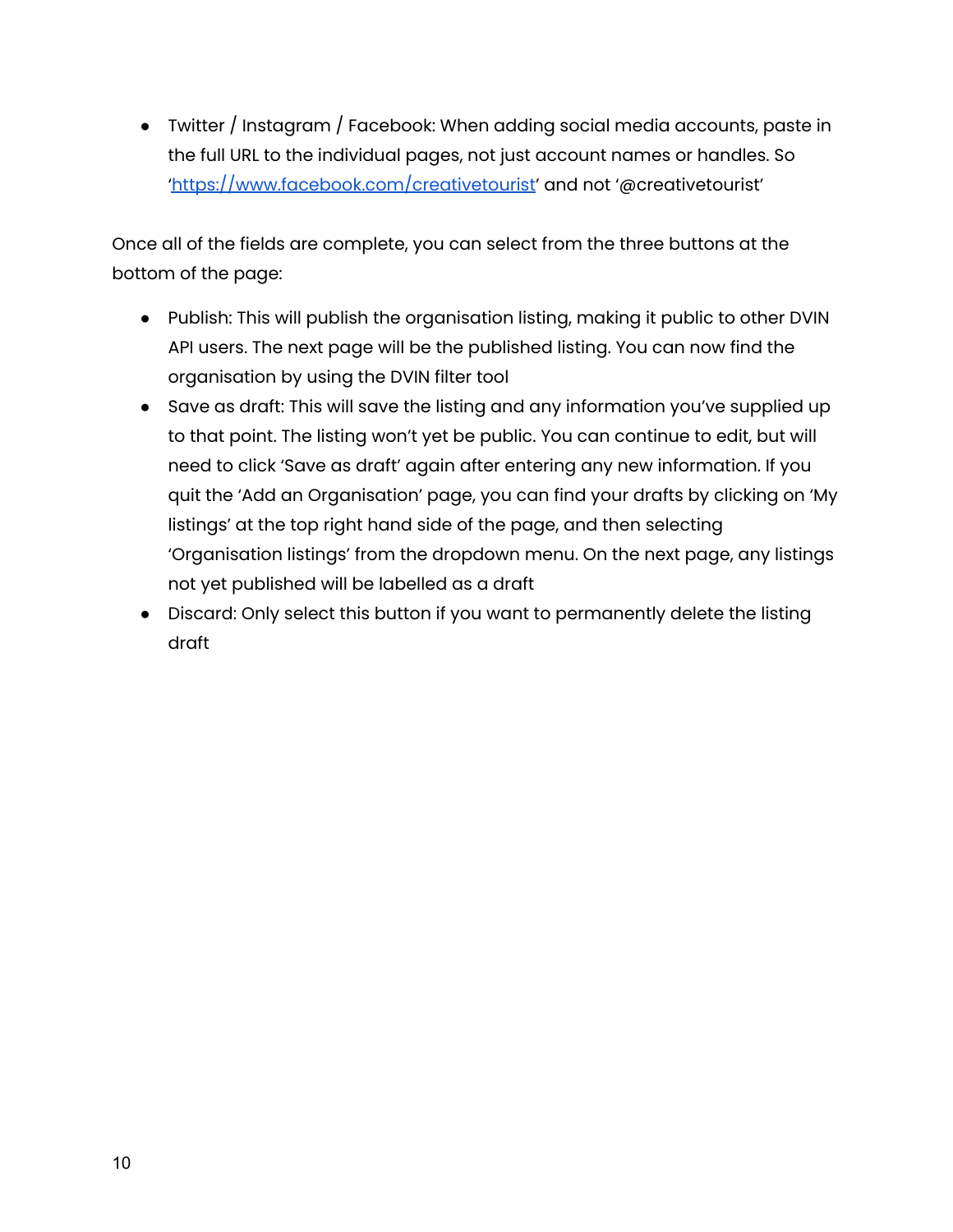#### **Adding a new venue**

**Culture Hosts can store almost any type of venue. From traditional places like concert halls, theatres, hotels, bars and restaurants, to public spaces like parks and woodlands.**

**Before going on to add events (in the next section), it's good practice to upload a venue or check that the relevant venue listing for your event already exists. This is because events need to be assigned to an existing venue listing.**

On the DVIN homepage, look for a tab in the top right hand corner that says 'Add Listing'. If you click on this, a drop down menu will appear. Select 'Add Venue'.



On the following page, you'll need to complete the following fields before selecting 'Publish', 'Save as draft' or 'Discard' at the bottom:

| <b>Add a Venue</b>                                                           |        |                                                |
|------------------------------------------------------------------------------|--------|------------------------------------------------|
| Basic information<br>Set up and illustrate your listing.                     |        | Actions<br>Publish<br>Save as draft<br>Discard |
| Venue name *                                                                 |        | Jump to                                        |
| Description *                                                                | 0/2000 | <b>Basic information</b><br>What               |
| Give a short overview of the venue<br>Images<br>Choose file   No file chosen |        | Where                                          |
| Add an image. Try to use one that are is at least 800 pixels wide            |        | Who                                            |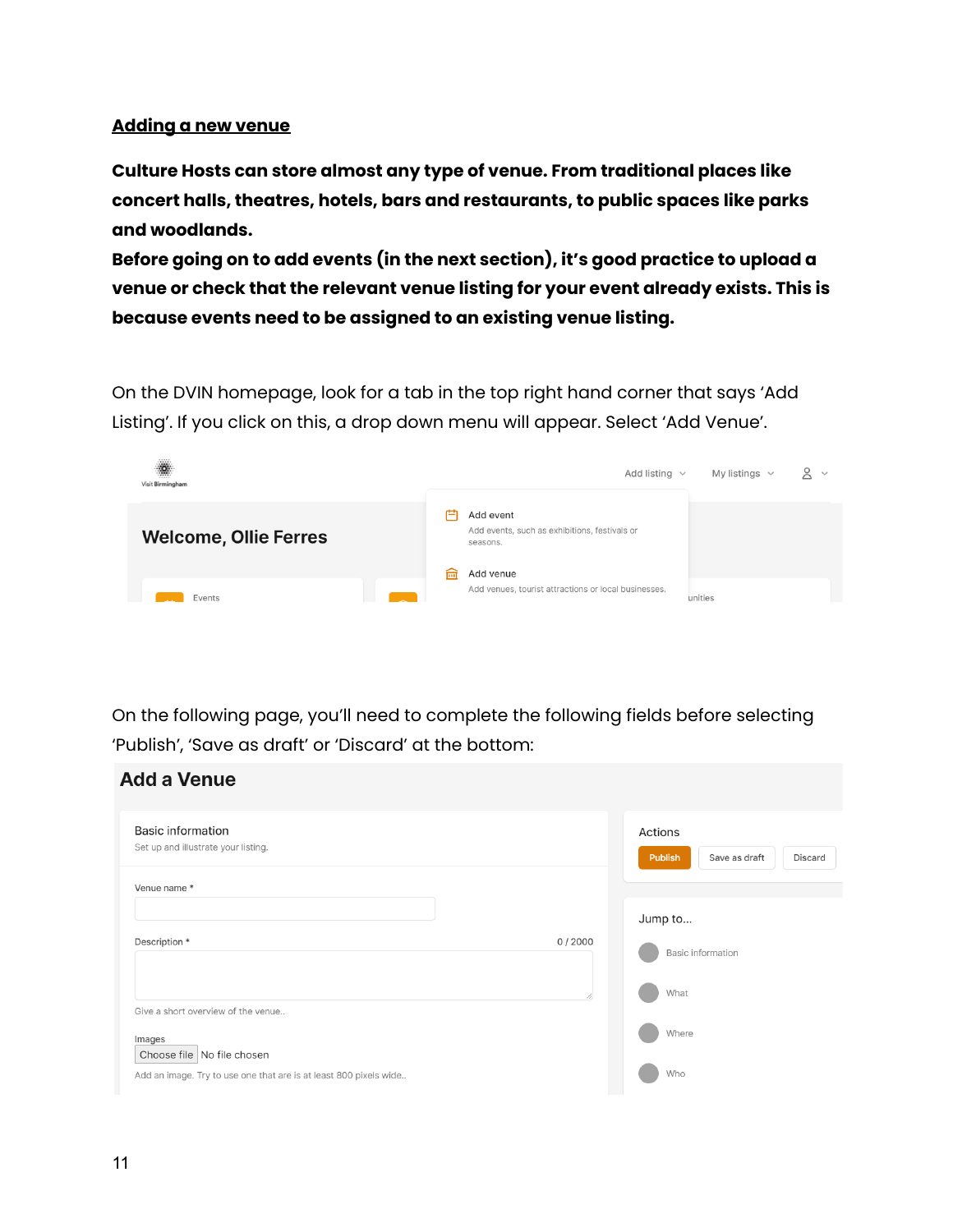#### Basic information

#### Some pointers:

- Venue name: This should be the official, public name of the venue
- Description: Supply a short description of the venue, including all of the key information someone might need to know. Remember to keep it simple and to the point. The tone here should be factual and informative. Don't include links – you can add these below
- Images: Select 'Add Image' and upload up to seven high-quality images of the venue from your files. Ideally these should be in JPEG, GIF or PNG format, and at least 800 pixels wide. Always use colour images, they should always be photography and never contain any logos or text. You will be prompted to supply a description for people who can't see the image, and to supply a credit if applicable – always credit the photographer or the rights holder of the image. Select the box to indicate you have permission to use the image to confirm that you are allowed to use this photograph. Finally, click save. Once uploaded, the image name will appear above; this will be the same as the file name. Where possible, the file name should make it clear what the image is of, and include any relevant credits. You can remove an image by clicking the cross next to its name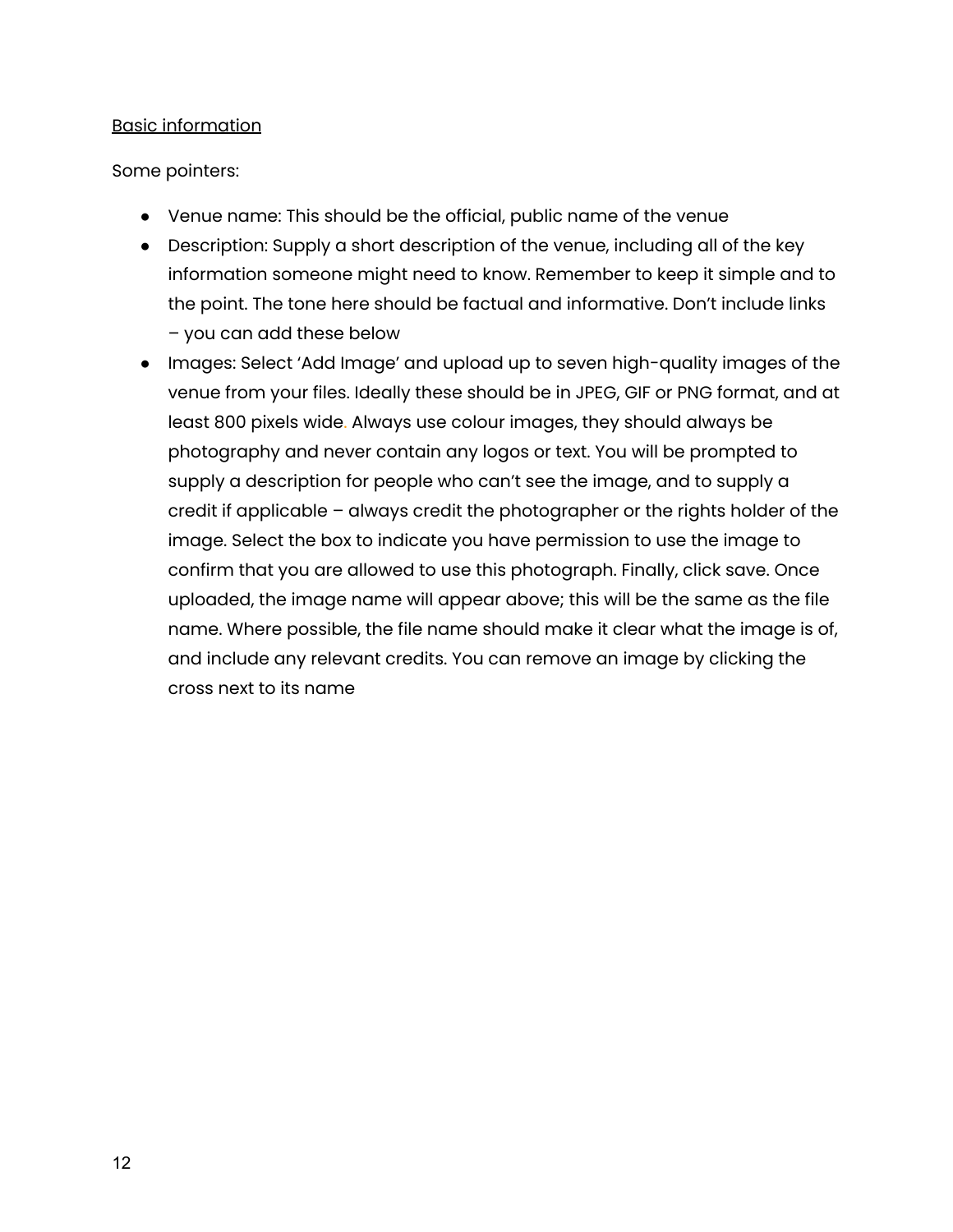# What ...kind of venue is this?

| What<br>kind of venue is this?                                                                                              |                                                                                                                                                              |
|-----------------------------------------------------------------------------------------------------------------------------|--------------------------------------------------------------------------------------------------------------------------------------------------------------|
| Is this part of a multi-purpose venue? *<br><b>Yes</b><br>No.<br>can then add the smaller events that are part of it later. | Is this venue housed within a larger one? If you're adding the multipurpose venue itself, choose 'no' here. You                                              |
| Parent venue *                                                                                                              |                                                                                                                                                              |
| Select an item                                                                                                              | My venue is not listed<br>$\overline{\phantom{a}}$<br>If your parent venue isn't listed yet, you'll need to<br>add that to Culture Hosts from the next page. |
| Choose the larger venue this one is part of.                                                                                |                                                                                                                                                              |

In this section you will be asked whether this is part of a multi-purpose venue. You can choose either:

| <b>Yes</b>                                                                                                                                    | <b>No</b>                                                                                                    |
|-----------------------------------------------------------------------------------------------------------------------------------------------|--------------------------------------------------------------------------------------------------------------|
| Choose yes if you are<br>adding a venue that is<br>housed within a larger<br>venue. For example, a<br>café that is part of an art<br>gallery. | Choose no if you are adding either a standalone<br>venue, or a parent venue that contains smaller<br>venues. |
| In the next field, you will be<br>asked for the<br>multi-purpose venue.                                                                       |                                                                                                              |
| Select the parent venue<br>that your new venue<br>belongs to. For example,<br>choose the art gallery that<br>the café resides in.             |                                                                                                              |
| If the multi-purpose<br>venue isn't listed yet, click                                                                                         |                                                                                                              |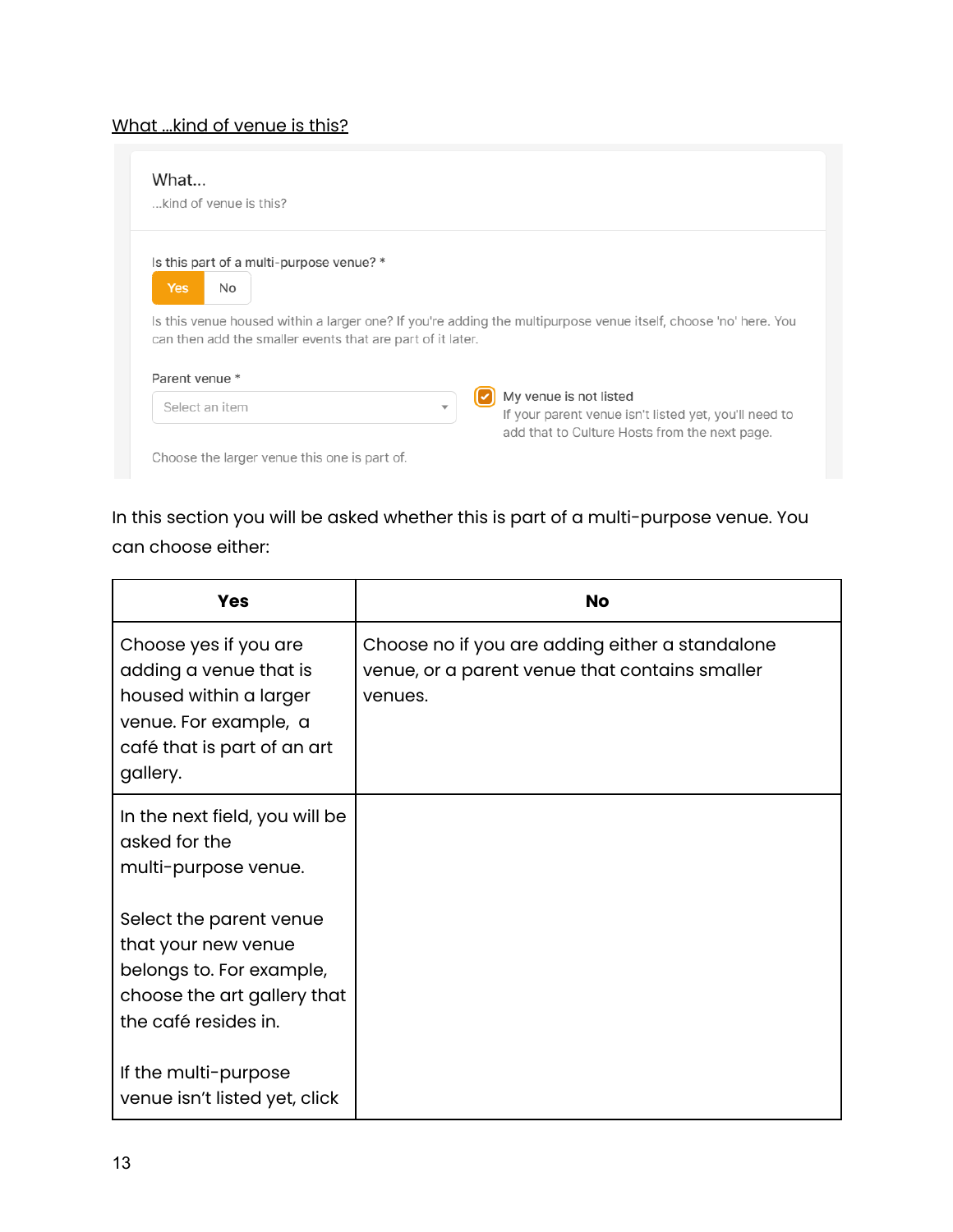| the 'Add new venue<br>button to create a listing<br>for it. You will be able to<br>add this parent venue on<br>the next page. |  |  |
|-------------------------------------------------------------------------------------------------------------------------------|--|--|
| Main place type:                                                                                                              |  |  |

Please select a primary place type by clicking on the drop down box. The primary place type should be the term that best describes the venue itself.

Other place types:

Select more place types if they also apply to the venue.

Themes: Select the most appropriate from the drop down menu

#### Where ... is it?

Fill in the venue's official address. Beneath this you can add information about how to get to the venue by car, train, or by other routes including buses, cycling and walking.

#### Who ...is it for?

Is the venue free to enter? Select either:

- Yes: People do not pay to enter this venue.
- No: People must pay to enter this venue. Enter the minimum entry fee in the box below

#### Family friendly

- Yes: This venue is suitable for families with children
- No: This venue is not suitable for families with children

Audiences: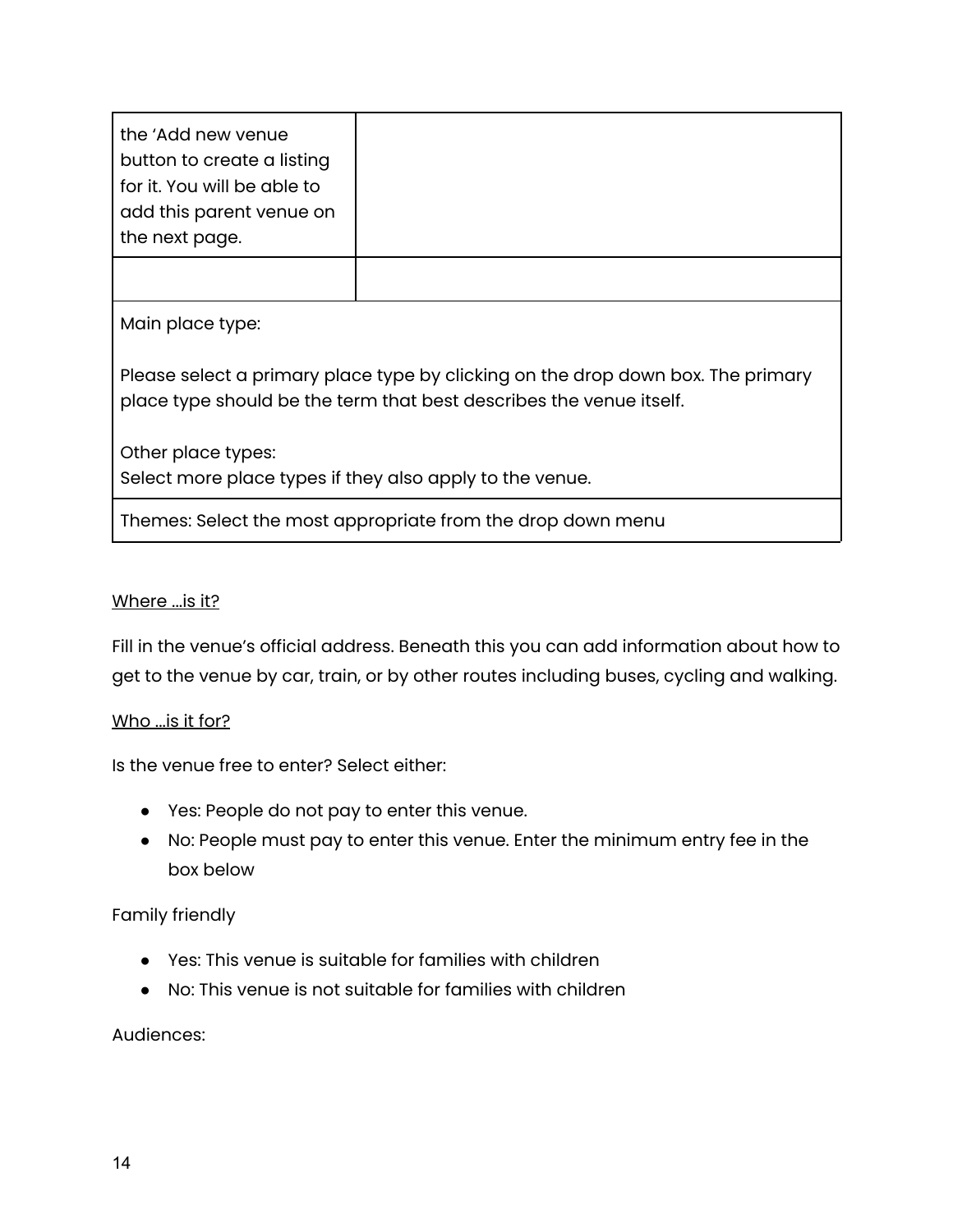Choose the audience or audiences that the venue is most suitable for. Keep these to a minimum where possible.

# Accessibility:

Select all options that are relevant to the venue from the drop down menu.

Other facilities:

Select all options that are relevant to the venue from the drop down menu.

#### When ...is it open?

Is the venue open to the public? Select either:

- Yes: The public are welcome to visit this venue
- No: This venue is closed to the public

Enter the venue's opening hours in the fields below. Some pointers –

- On each of the days listed, you can tick a box to indicate that the venue is open 24 hours, or another box to indicate that it is closed all day
- Set the opening and closing hours by clicking on the drop down boxes
- The venue might open and close more than once in a day. For example, a restaurant that opens for lunch from 11.00 to 14.00 and then again for dinner from 17.00 to 23.00. If this is the case, click 'Add more times' and additional fields will appear

#### How ... do you contact the venue?

Enter the venue's contact details in the fields below. Some pointers:

- Email address: Where possible, this should be the general enquiries email address for the venue
- Telephone number: Again, this should be for general enquiries
- Website: This should be the homepage of the venue's website. Please copy and paste the URL, including https://
- Facebook  $/$  Twitter  $/$  Instagram: When adding the venue's social media accounts, paste in the full URL for the individual pages, not just the account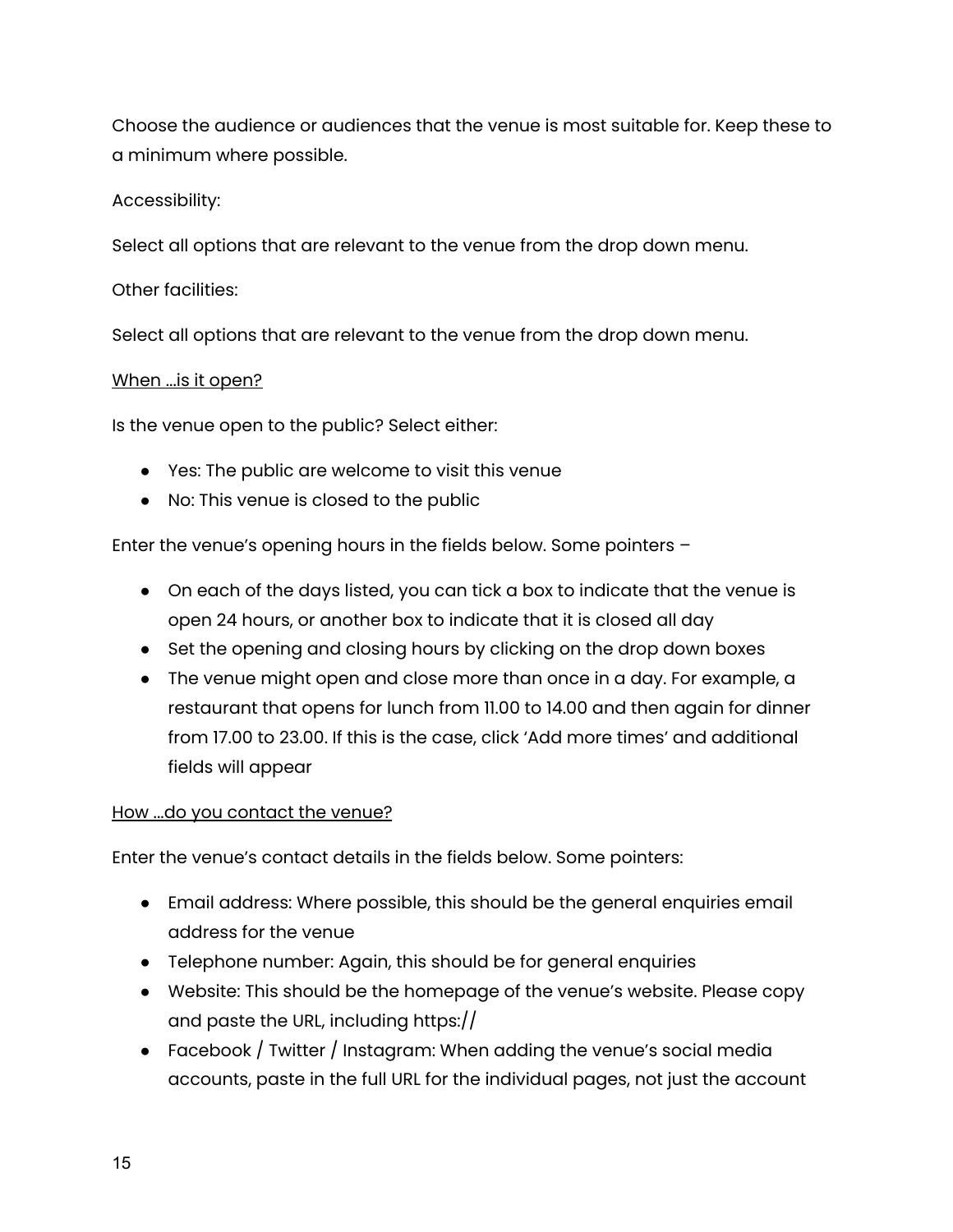names or handle. So '[https://www.facebook.com/creativetourist'](https://www.facebook.com/creativetourist) and not '@creativetourist'

Once all of the fields are complete, you can select from the three buttons at the bottom of the page:

- Publish: This will publish the venue listing, making it public to other DVIN users. The next page will be the published listing. You can now find the venue by using the My Listings filter tool
- Save as draft: This will save the venue listing and any information you've supplied up to that point. The listing won't yet be public. You can continue to edit, but will need to click 'Save as draft' again after entering any new information. If you quit the 'Add a Venue' page, you can find your drafts by clicking on 'My listings' at the top right hand side of the page, and then selecting 'Venue listings' from the dropdown menu. On the next page, any listings not yet published will be labelled as a draft
- Discard: Only select this button if you want to permanently delete the listing draft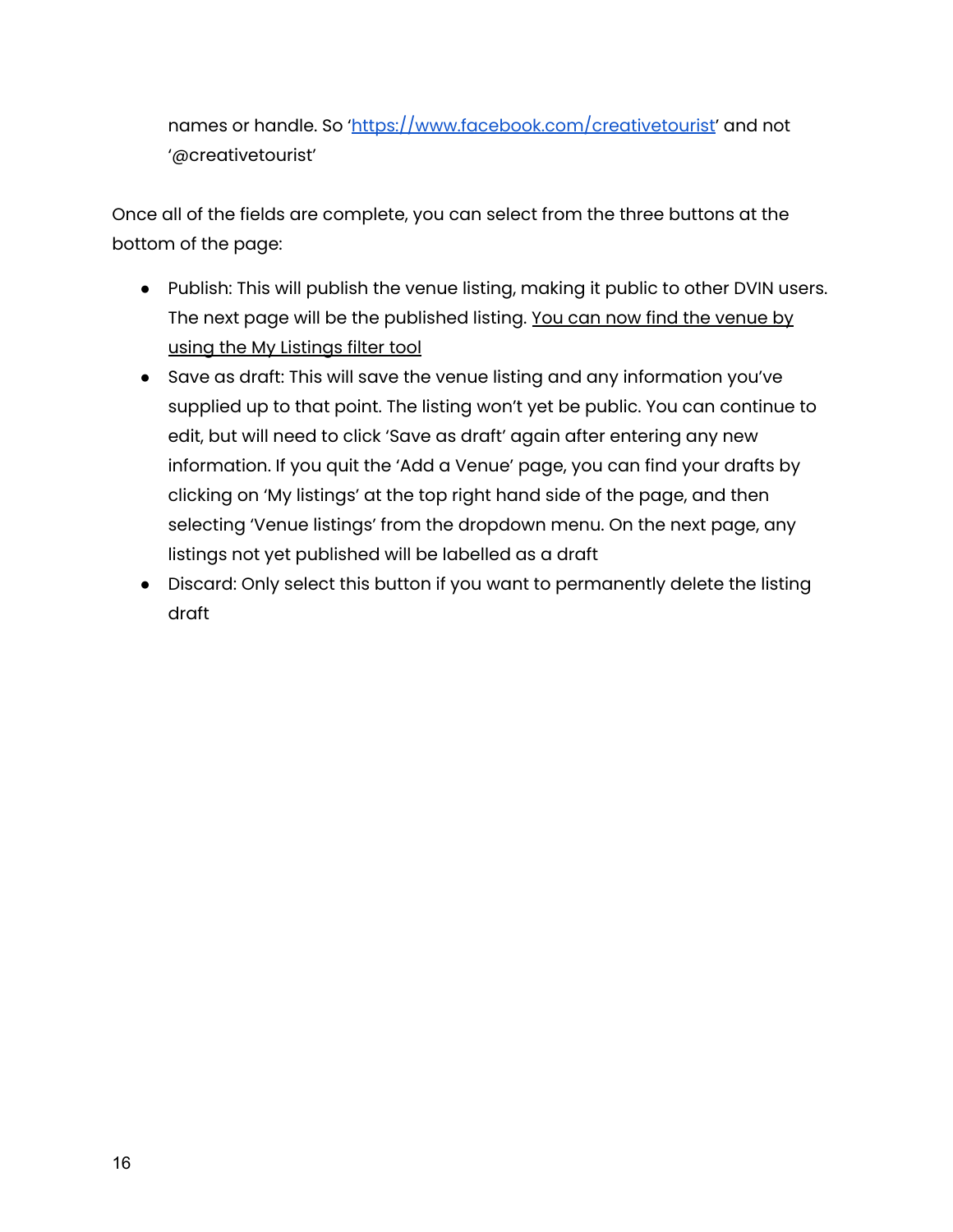#### **Adding a new event**

**The Culture Hosts event upload form is designed to gather the essential information needed to power event listings. Culture Hosts can store any type of event – from major multi-venue festivals, to day-to-day classes as well as all manner of tours, experiences and online events.**

On the DVIN homepage, look for a tab in the top right hand corner that says 'Add Listing'. If you click on this, a drop down menu will appear. Select 'Add Event'.



On the following page, you'll need to complete the following fields before selecting 'Publish', 'Save as draft' or 'Discard' at the bottom:

| Visit Birmingham                                                | $8^{\circ}$<br>Add listing $\sim$<br>My listings $\sim$ |
|-----------------------------------------------------------------|---------------------------------------------------------|
| <b>Add an Event</b>                                             |                                                         |
| <b>Basic information</b><br>Set up and illustrate your listing. | Actions<br>Save as draft<br><b>Publish</b><br>Discard   |
| Event name*<br>Name your event. Be descriptive but brief.       | Jump to                                                 |
| Description *                                                   | Basic information<br>0/2000<br>What<br>//               |
| Give a synopsis of your event.                                  | Where                                                   |

#### Basic information

Some pointers –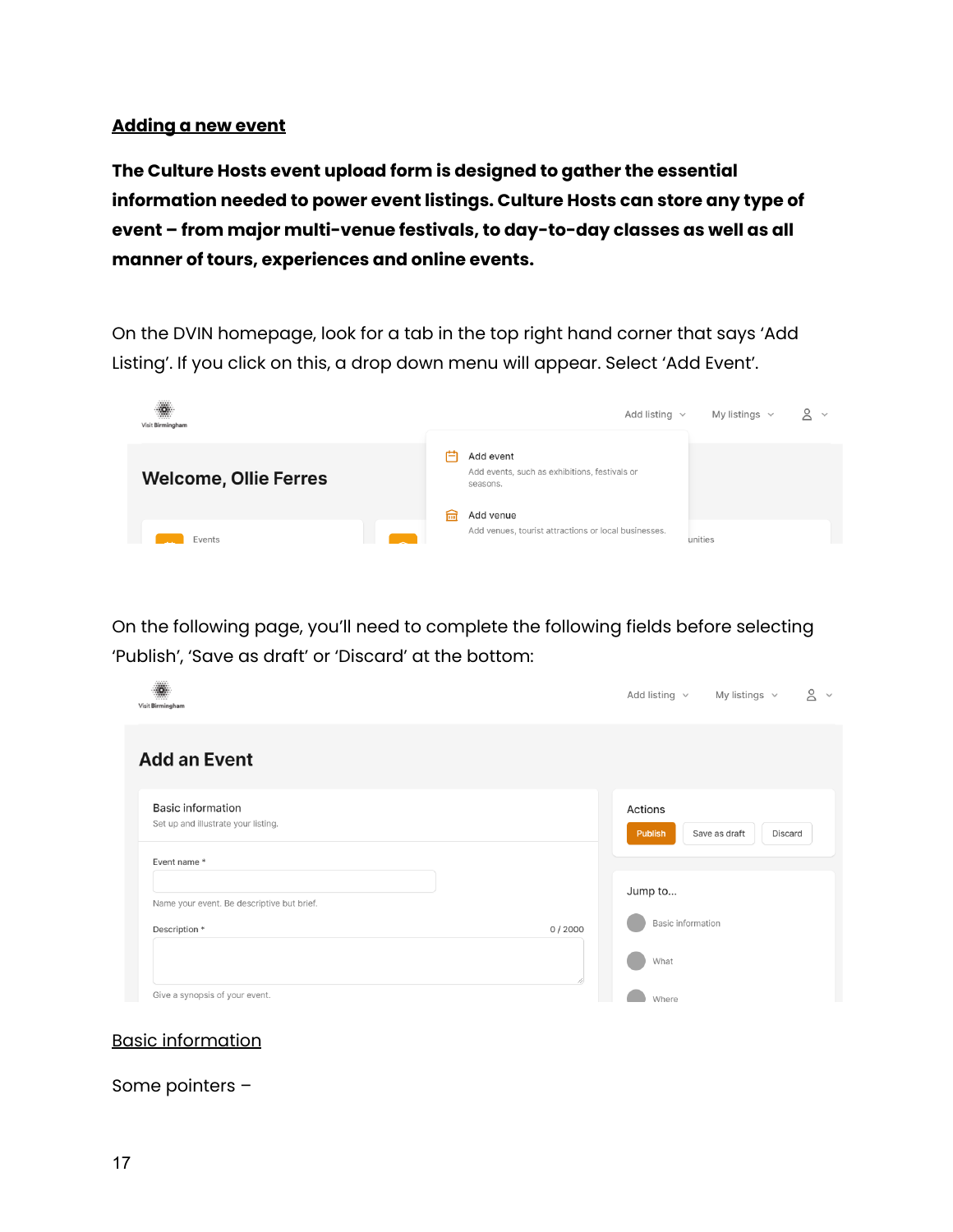- Event name: This should be the official, public name of the event
- Description: Supply a short description of the event, including all of the key information someone might need to know. Remember to keep it simple and to the point. The tone here should be factual and informative. Don't include links – you can add these below
- Additional information: Here you can expand a little more and fill in any extra details that aren't critical to the main description
- Images: Select 'Add Image' and upload up to seven high-quality images of the event from your files. Ideally these should be in JPEG, GIF or PNG format, and at least 800 pixels wide. Always use colour images, they should always be photography and never contain any logos or text. You will be prompted to supply a description for people who can't see the image, and to supply a credit if applicable – always credit the photographer or the rights holder of the image. Select the box to indicate you have permission to use the image to confirm that you are allowed to use this image. Finally, click save. Once uploaded, the image name will appear above; this will be the same as the file name. Where possible, the file name should make it clear what the image is of, and include any relevant credits. You can remove an image by clicking the cross next to its name.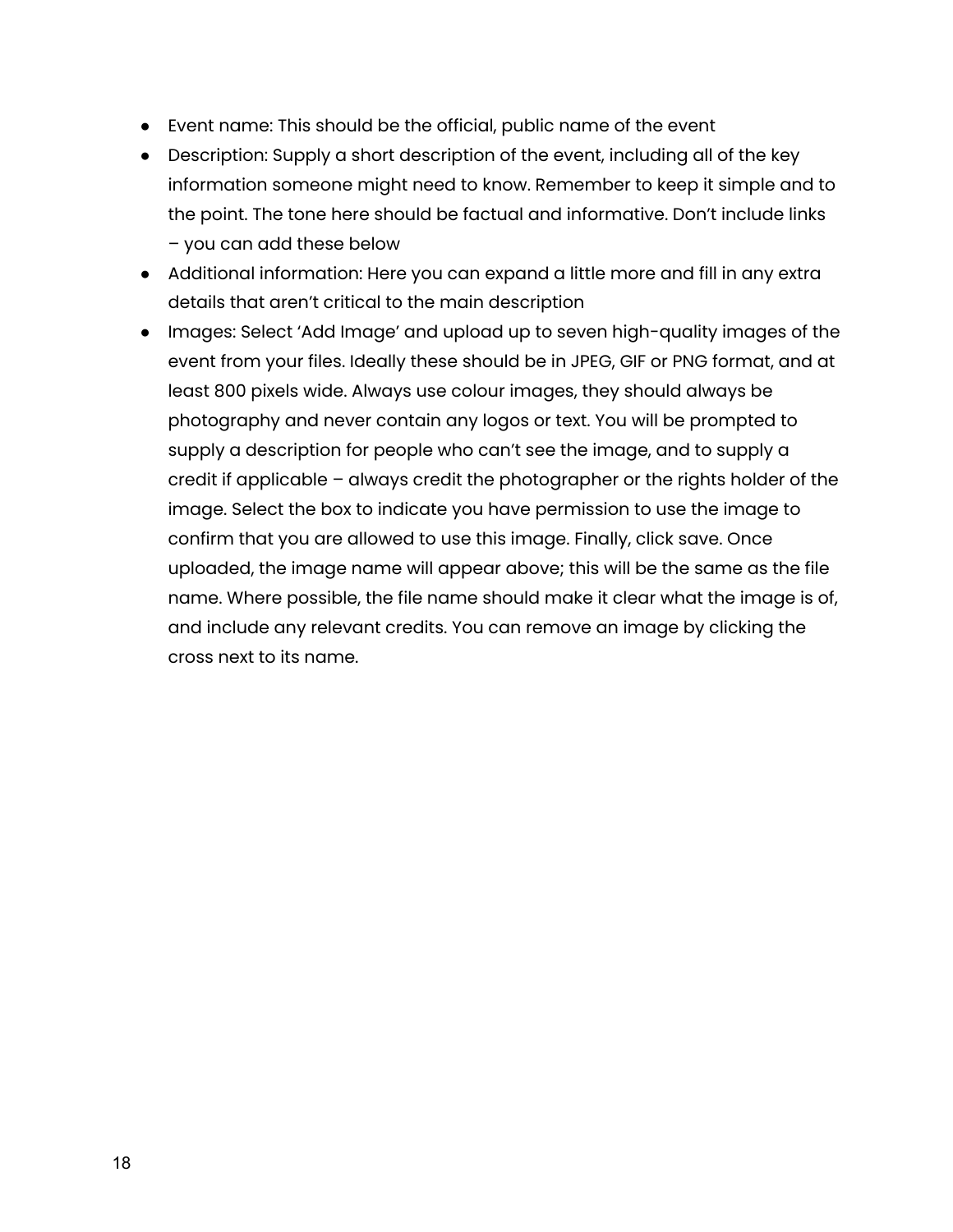# What ...kind of event?

| What<br>kind of event?                                                                                                                                          |                          |                                                                                                                                           |
|-----------------------------------------------------------------------------------------------------------------------------------------------------------------|--------------------------|-------------------------------------------------------------------------------------------------------------------------------------------|
| Is this a collection of smaller events? *<br>Yes<br><b>No</b>                                                                                                   |                          |                                                                                                                                           |
| Choose yes if you're adding a festival, symposium, or similar collection<br>of events.                                                                          |                          |                                                                                                                                           |
| Is this part of a bigger event? *<br>Yes<br>No                                                                                                                  |                          |                                                                                                                                           |
| Is this event in a festival, symposium, or a similar collection of events? If<br>you're adding the festival/symposium itself, choose 'no' here.<br>Parent event |                          |                                                                                                                                           |
| Select an item                                                                                                                                                  | $\overline{\phantom{a}}$ | My event is not listed<br>If your festival/symposium isn't listed yet, you'll<br>need to add that to Culture Hosts from the next<br>page. |

In this section, you will be asked: 'Is this a collection of smaller events?' You can choose either:

| <b>Yes</b>                                                              | <b>No</b>                                                                                                                 |                                             |  |
|-------------------------------------------------------------------------|---------------------------------------------------------------------------------------------------------------------------|---------------------------------------------|--|
| Choose yes if you are<br>adding an umbrella event<br>that encompasses a | Choose no if you are adding either a standalone<br>event, or an event that is part of an umbrella event.                  |                                             |  |
| series of smaller events.<br>For example, a festival or<br>symposium.   | Please note: If the event you are adding is part of an<br>umbrella event, you will need to add this parent event<br>first |                                             |  |
|                                                                         | In the next field, you will be asked: Is this part of a<br>bigger event?                                                  |                                             |  |
|                                                                         | Yes                                                                                                                       | No                                          |  |
|                                                                         | Select yes if the event you<br>are adding comes under                                                                     | Select no if you are<br>adding a standalone |  |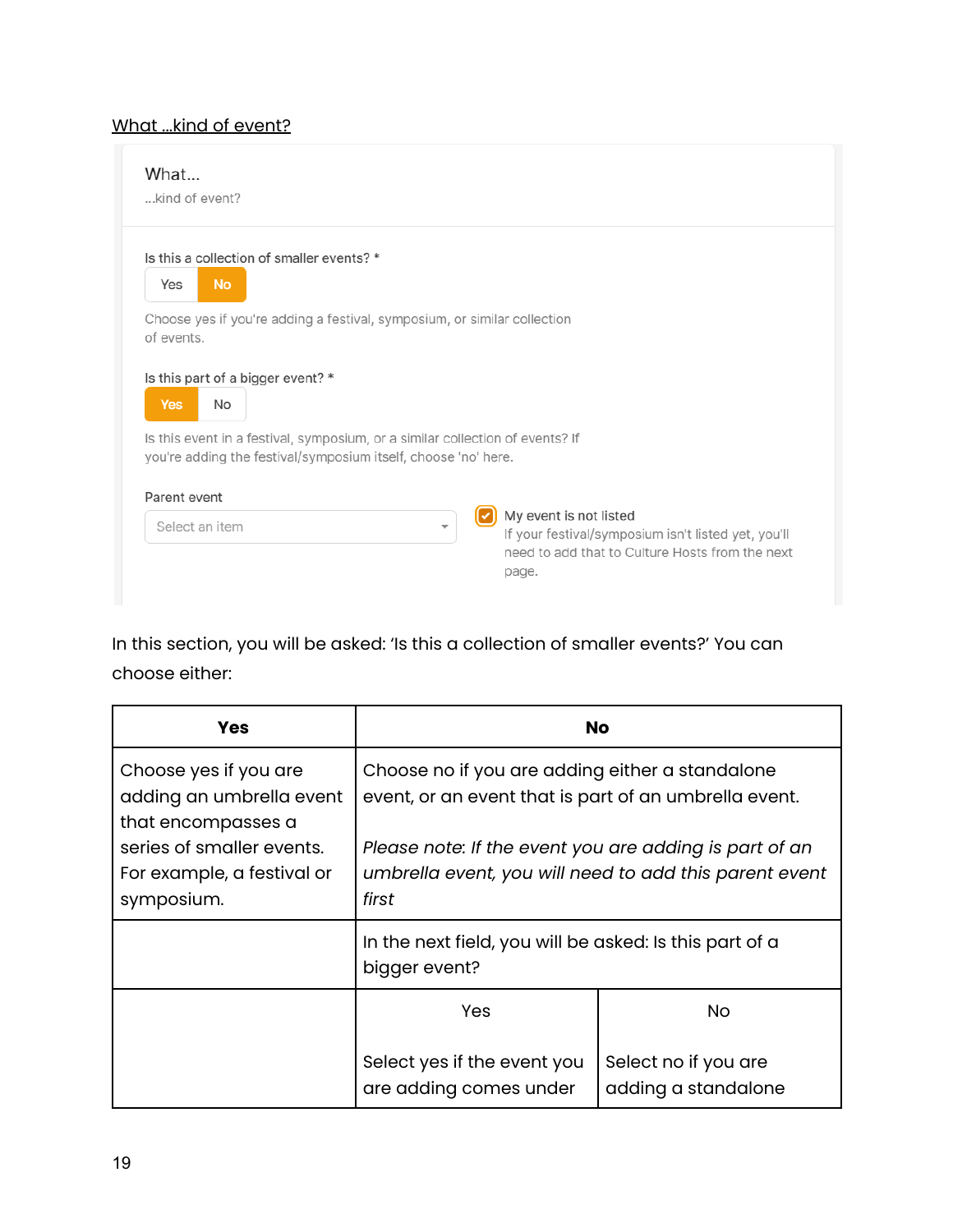| the umbrella of a major<br>event. For example, a<br>festival or symposium.                                                                                                            | event. |
|---------------------------------------------------------------------------------------------------------------------------------------------------------------------------------------|--------|
| Parent event: Choose the<br>umbrella event from the<br>dropdown list.                                                                                                                 |        |
| If the umbrella event isn't<br>listed yet, click the 'Add<br>new event' button to<br>create a listing for it. You<br>will be able to create this<br>Parent event on the next<br>page. |        |

Category:

Please select a primary and secondary category for the event by clicking on the drop down boxes. The primary category should be the term that best describes the event itself. The secondary category can be another term that might also apply to the event.

For example, the primary category for a film screening followed by a Q&A would be 'cinema'. The secondary category would be 'talk'.

Theme: Select the most appropriate from the drop down menu.

Credits: Type into the text fields to add credits for relevant performers

# Where ...is it held?

Choose between –

- Online event: This means that the only way to attend the event is online
- Physical venue only: This means that the only way to attend the event is at a venue. There will be no online version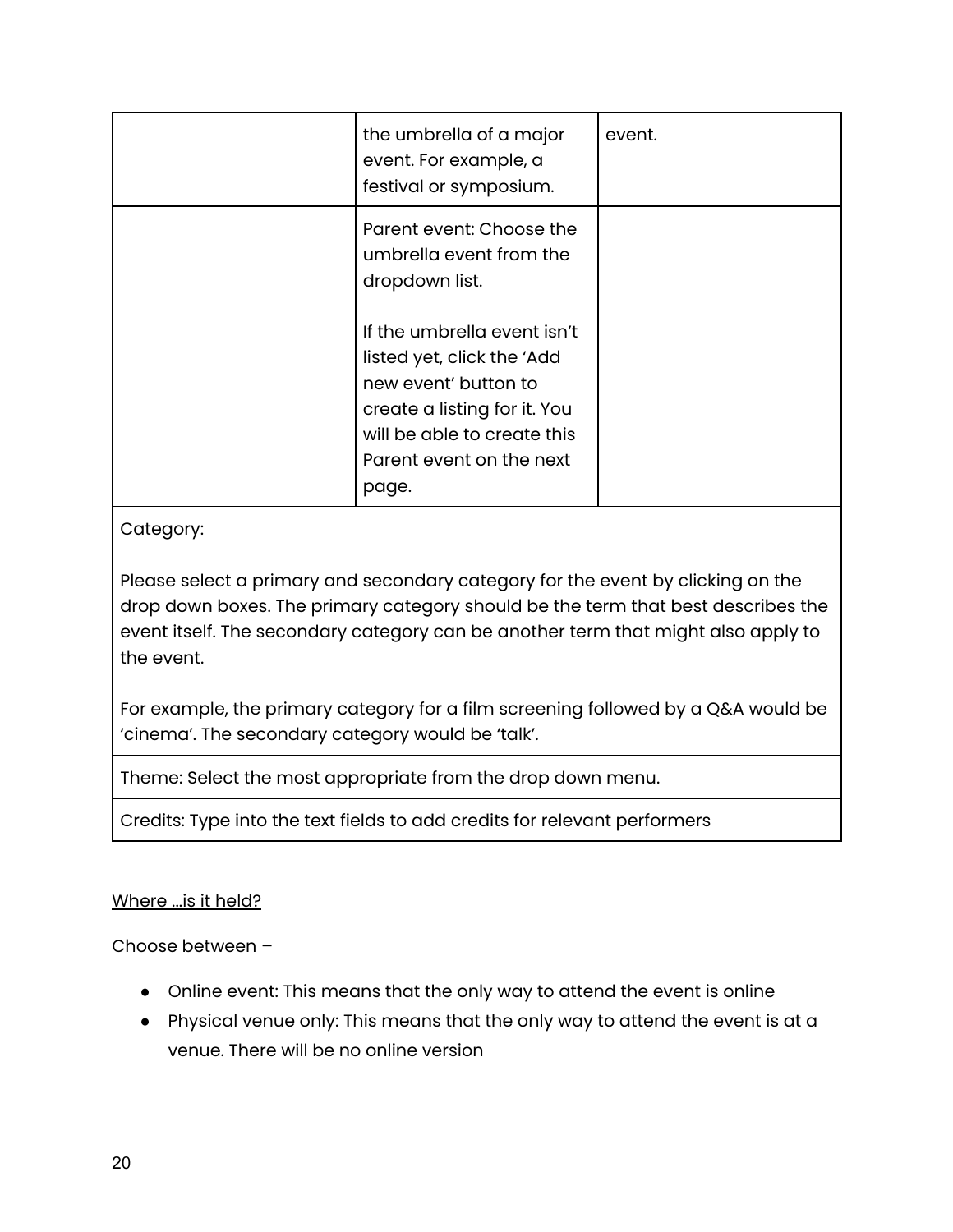● Both: The means that the event will take place both in a physical venue AND online

Unless the event is online only, select a 'Main venue' from the dropdown box below. If the venue isn't yet listed, click the 'Add new venue button to create a listing for it. You will be able to create this venue on the next page.

#### How ...do people attend?

Is the event bookable?

- Yes: Tickets to the event can be booked in advance
- No: Tickets cannot be booked in advance

Is the event free to attend?

- Yes: Visitors can attend without paying
- No: Visitors must pay to attend

#### Price range:

Set the minimum and maximum ticket price for the event. If tickets are all priced the same, put the same figure in each field.

Event page web link:

Copy and paste the official website for the event. This should be where people can book tickets or find out more.

#### Who ...is it for?

Family friendly:

- Yes: This event is suitable for families with children
- No: This event is not suitable for families with children

Audiences: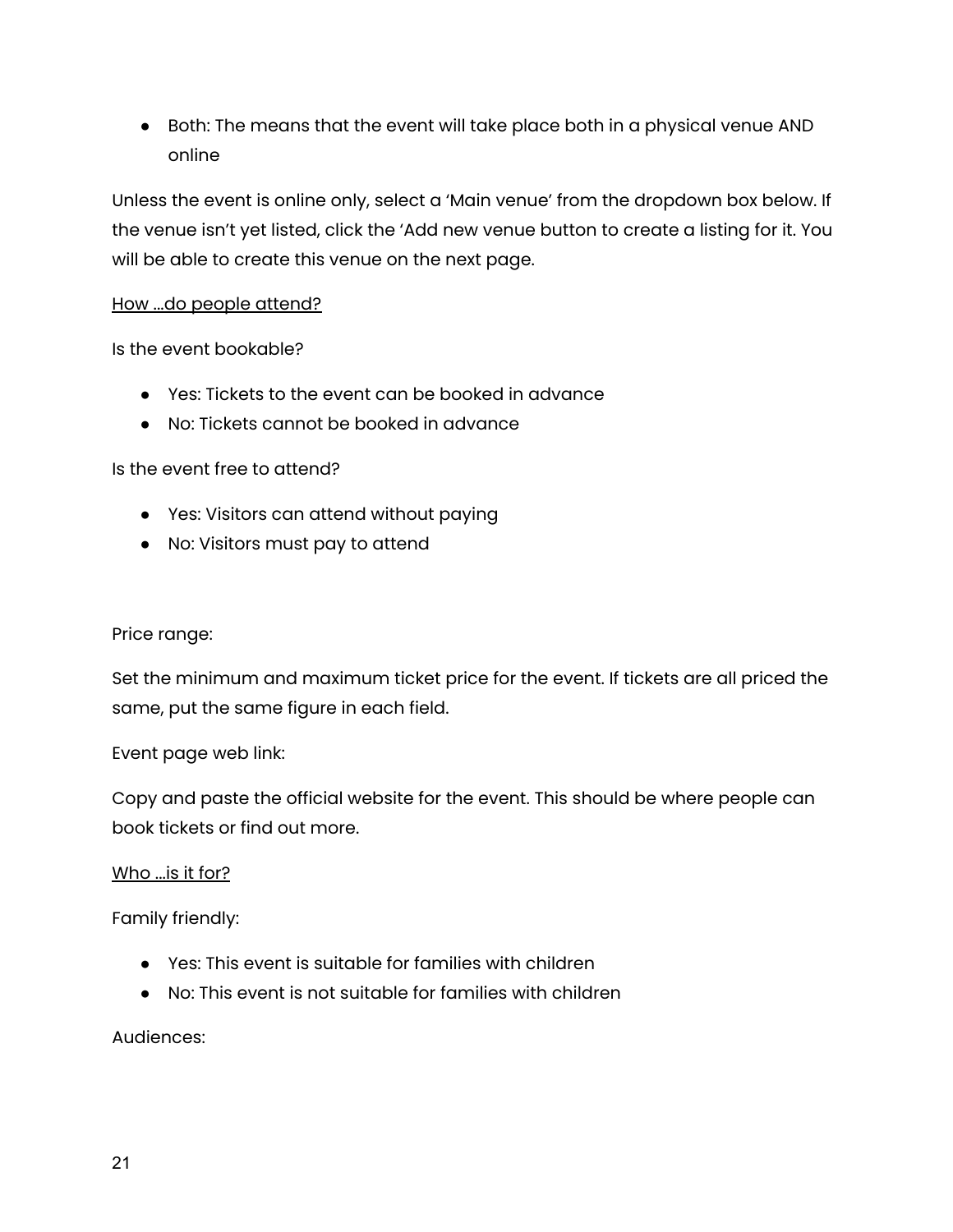Choose the audience or audiences that the event is most suitable for. Keep these to a minimum where possible.

# Age range:

Supply the minimum and maximum ages the event is aimed at or suitable for.

# Accessibility:

Select all options that are relevant to the event from the drop down menu.

#### When ...does it happen?

Select the date and time of the event from the main menu.

- If the event is an umbrella event, you will be asked to input the overall start and finish date, for example: the first and last days of a festival.
- If the event is a standalone event, or if it comes under the umbrella of a major event, you will be prompted to input all of the dates and times that the event occurs on. For example, if the event is a recurring screening, you can select each day and time that the film will be shown. There is a button to add additional dates, or to add a recurring date if applicable

Once all of the fields are complete, you can select from the three buttons at the bottom of the page:

- Publish: This will publish the event listing, making it public to other DVIN users. The next page will be the published listing. You can now find the event by using the DVIN filter tool
- Save as draft: This will save the listing and any information you've supplied up to that point. The listing won't yet be public. You can continue to edit, but will need to click 'Save as draft' again after entering any new information. If you quit the 'Add an Event' page, you can find your drafts by clicking on 'My listings' at the top right hand side of the page, and then selecting 'Event listings' from the dropdown menu. On the next page, any listings not yet published will be labelled as a draft
- Discard: Only select this button if you want to permanently delete the draft of the listing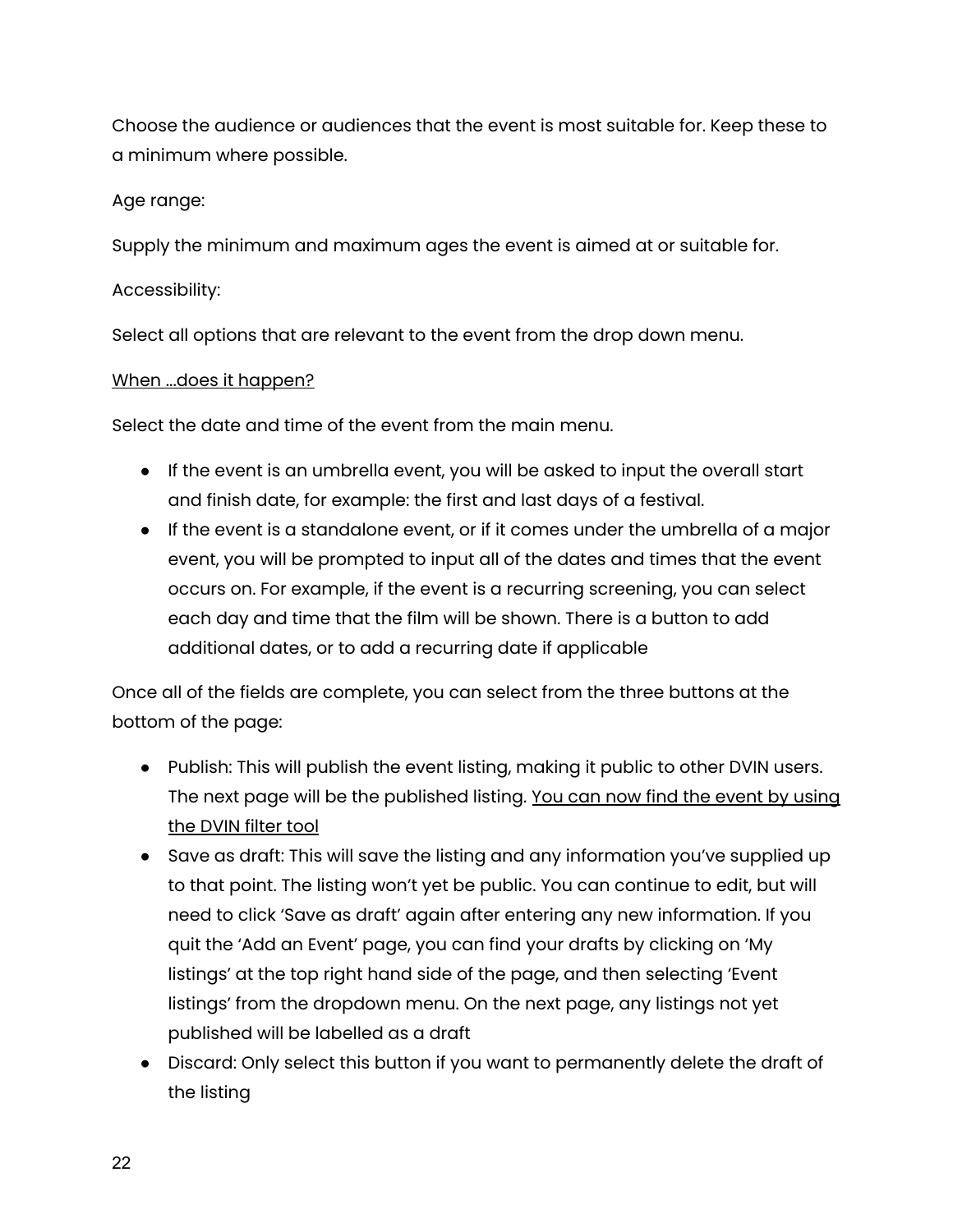#### **Adding a new opportunity**

# **Culture Hosts also stores opportunities — from volunteering and work experience to paid positions.**

On the DIVN homepage, look for a tab in the top right hand corner that says 'Add Listing'. If you click on this, a drop down menu will appear. Select 'Add Opportunity'.



On the following page, you'll need to complete the following fields before selecting 'Publish', 'Save as draft' or 'Discard' at the bottom:

| Visit Birmingham                                                                                          | å<br>Add listing $\sim$<br>My listings $\sim$         |
|-----------------------------------------------------------------------------------------------------------|-------------------------------------------------------|
| <b>Add an Opportunity</b>                                                                                 |                                                       |
| <b>Basic information</b><br>Set up your listing.                                                          | Actions<br><b>Publish</b><br>Save as draft<br>Discard |
| Title<br>Name your opportunity. Be descriptive but brief.                                                 | Jump to                                               |
| Description                                                                                               | Basic information<br>0/250<br>About the opportunity   |
| Describe your opportunity. Try to avoid "arts speak" and don't include web links (add one below instead). | About the applicant                                   |

#### Basic information

Some pointers: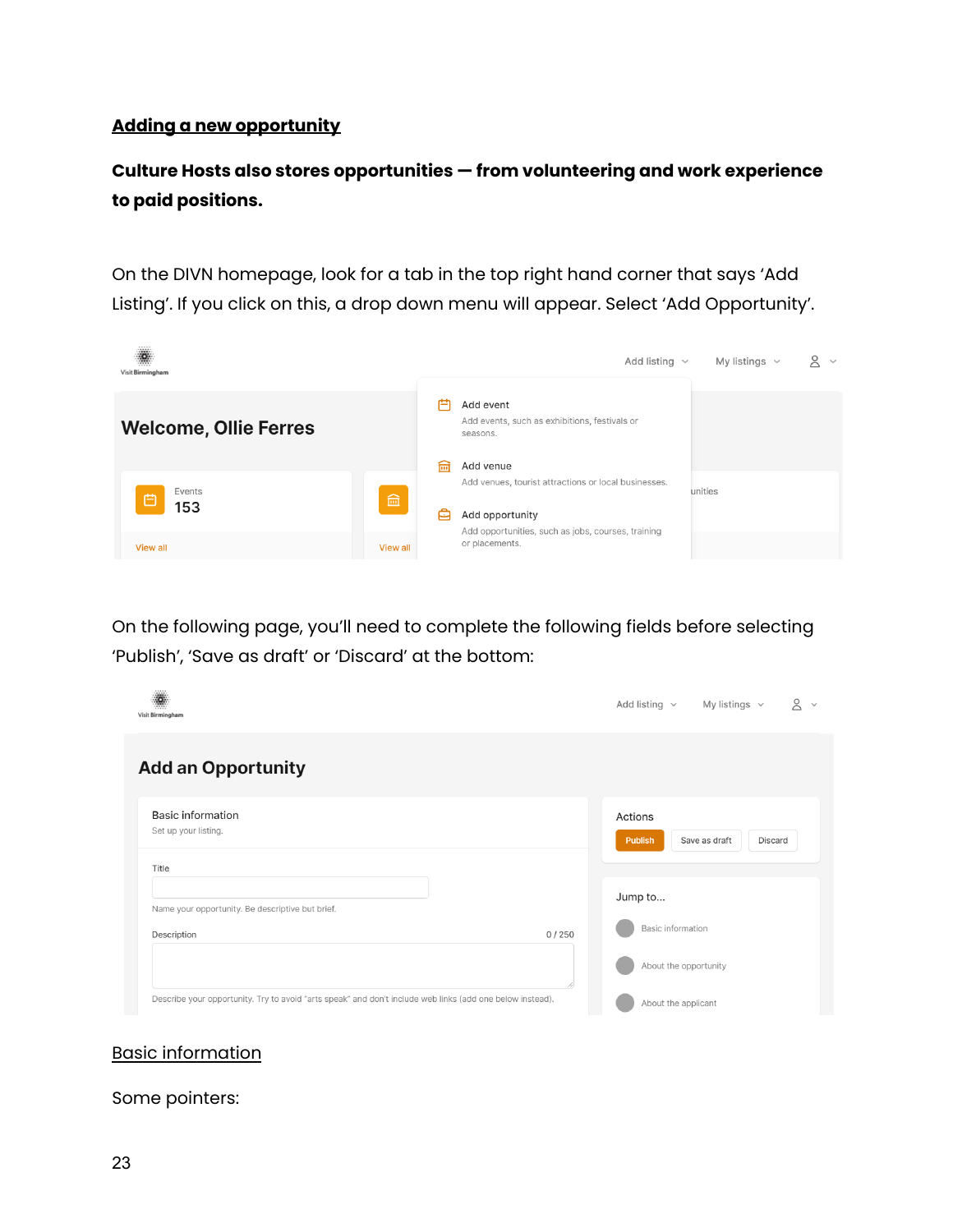- Title: This should briefly describe the available opportunity. For example 'Music Project with Reform Radio', or 'Podcasting course'
- Description: Supply a short description of the opportunity, including all of the key information someone might need to know. Remember to keep it simple and to the point. The tone here should be factual and informative. Don't include links – you can add these below
- Opportunity type: Click on the drop down menu and select the type that best describes the opportunity from the list
- Industry: Click on the drop down menu and select the industry that best applies to the opportunity from the list
- Categories: Click on the drop down menu and select the category that best describes the opportunity from the list
- Availability: Select the time and date from when the opportunity begins, or is open to applications, and the time and date that it ends or closes

# About the opportunity

# Location:

Click on the drop down menu and select the location that the opportunity will take place at. If the opportunity is based at more than one venue, choose the one that most applies. If the venue isn't yet listed, click the 'Add new venue' button to create a listing for it. You can then come back to finish the listing for the opportunity you are adding.

# Working hours:

List the working hours for the duration of the opportunity. Use the 24-hour clock to list hours, separated by a hyphen. For example, '9.00-17.00 Monday to Wednesday, 10.00-18.00 Thursday and Friday'.

#### Responsibilities:

Outline the responsibilities that the opportunity will involve.

Paid opportunity: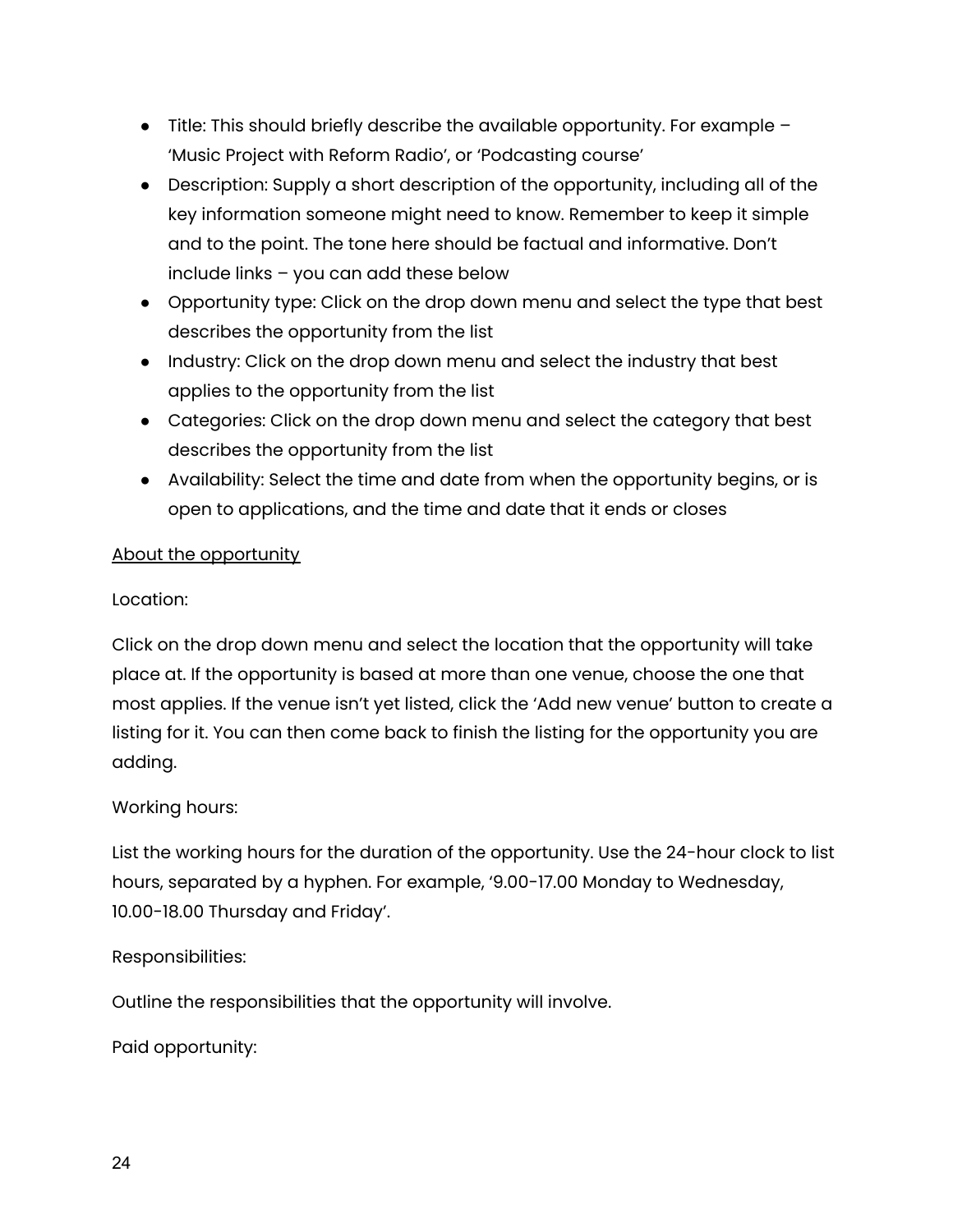- Yes: The person taking part in the opportunity will be compensated for their time, not including expenses
- No: The person taking part in the opportunity will not be compensated for their time, aside from expenses

#### Expected payment:

Indicate the salary or compensation for this opportunity.

# Website:

Copy and paste a link to the website for this opportunity. This should be where people can find out more or apply.

# About the applicant. Who should apply?

Supply a short description of the experience, skills and qualifications required in the relevant fields.

Once all of the fields are complete, you can select from the three buttons at the bottom of the page:

- Publish: This will publish the opportunity listing, making it public to other DVIN users. The next page will be the published listing. You can now find the opportunity by using the DVIN filter tool
- Save as draft: This will save the listing and any information you've supplied up to that point. The listing won't yet be public. You can continue to edit, but will need to click 'Save as draft' again after entering any new information. If you quit the 'Add an Opportunity' page, you can find your drafts by clicking on 'My listings' at the top right hand side of the page, and then selecting 'Event listings' from the dropdown menu. On the next page, any listings not yet published will be labelled as a draft
- Discard: Only select this button if you want to permanently delete the draft of the listing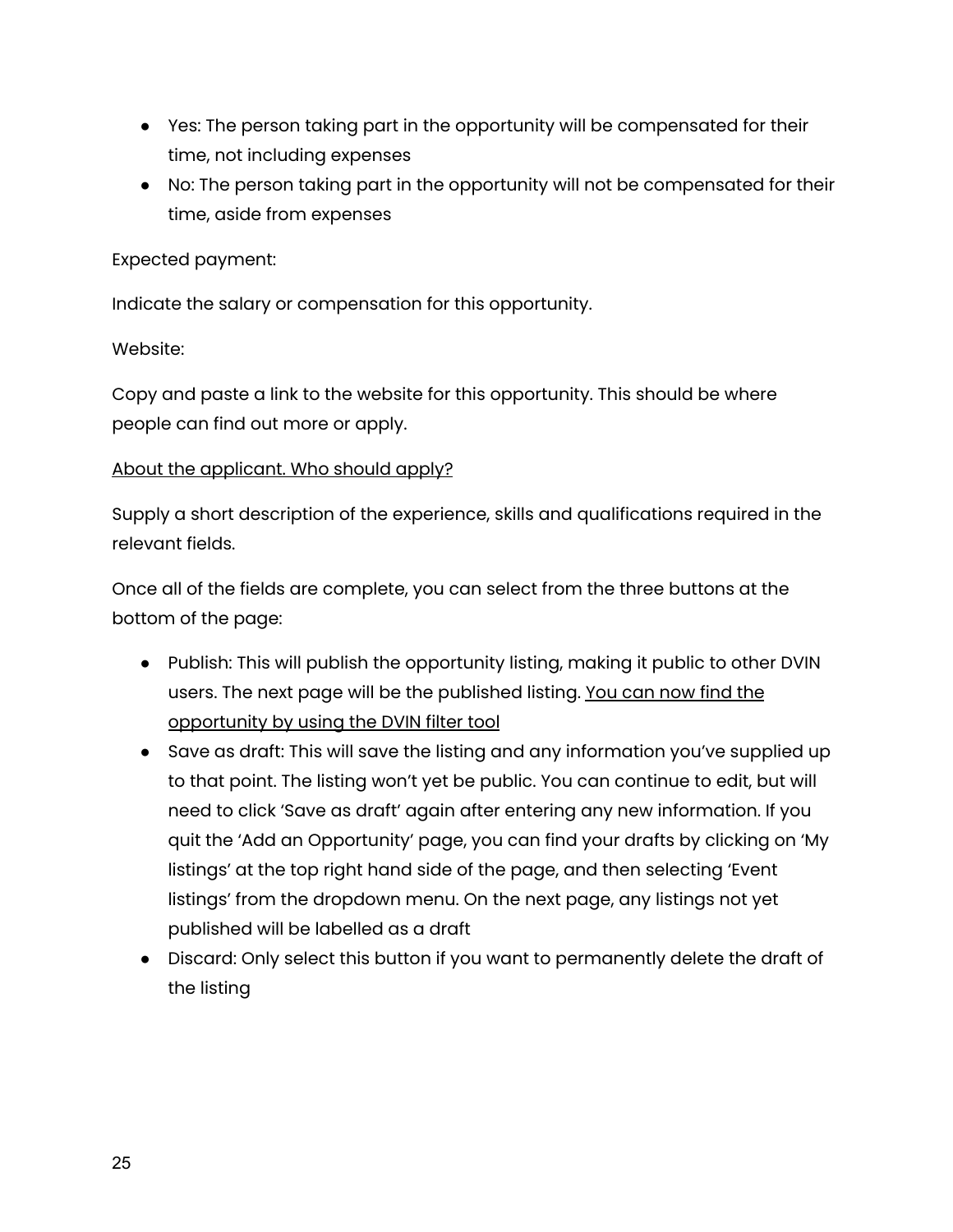# **Reviewing and editing existing listings**

To review or edit an existing listing, click on 'My listings' at the top right hand side of the page, and then select the relevant listings type EG 'Event listings' from the dropdown menu.



The option to 'Show Filters' and 'Hide Filters' will appear towards the top of the following page.

| Ö.<br>Visit Birmingham                                         |            | Add listing $\sim$                                           | $2^{\circ}$<br>My listings $\sim$ |
|----------------------------------------------------------------|------------|--------------------------------------------------------------|-----------------------------------|
| <b>Events</b>                                                  |            | $\overline{=}\uparrow$ Sort: Latest $\vee$<br>Q Hide filters | Add new                           |
| Destination                                                    | Categories |                                                              |                                   |
| Select an item                                                 |            |                                                              |                                   |
| Event date<br>From                                             | To         |                                                              |                                   |
| Event name                                                     |            |                                                              |                                   |
| Clear filters                                                  |            |                                                              |                                   |
| NAME                                                           |            | <b>STATUS</b>                                                | <b>ACTIONS</b>                    |
| Finding Nemo<br>16th October 2021 - 23rd October 2021, 12:00pm |            | Published<br>Updated 15th October 2021                       | Edit                              |

Fill in which fields you require to narrow down your search: